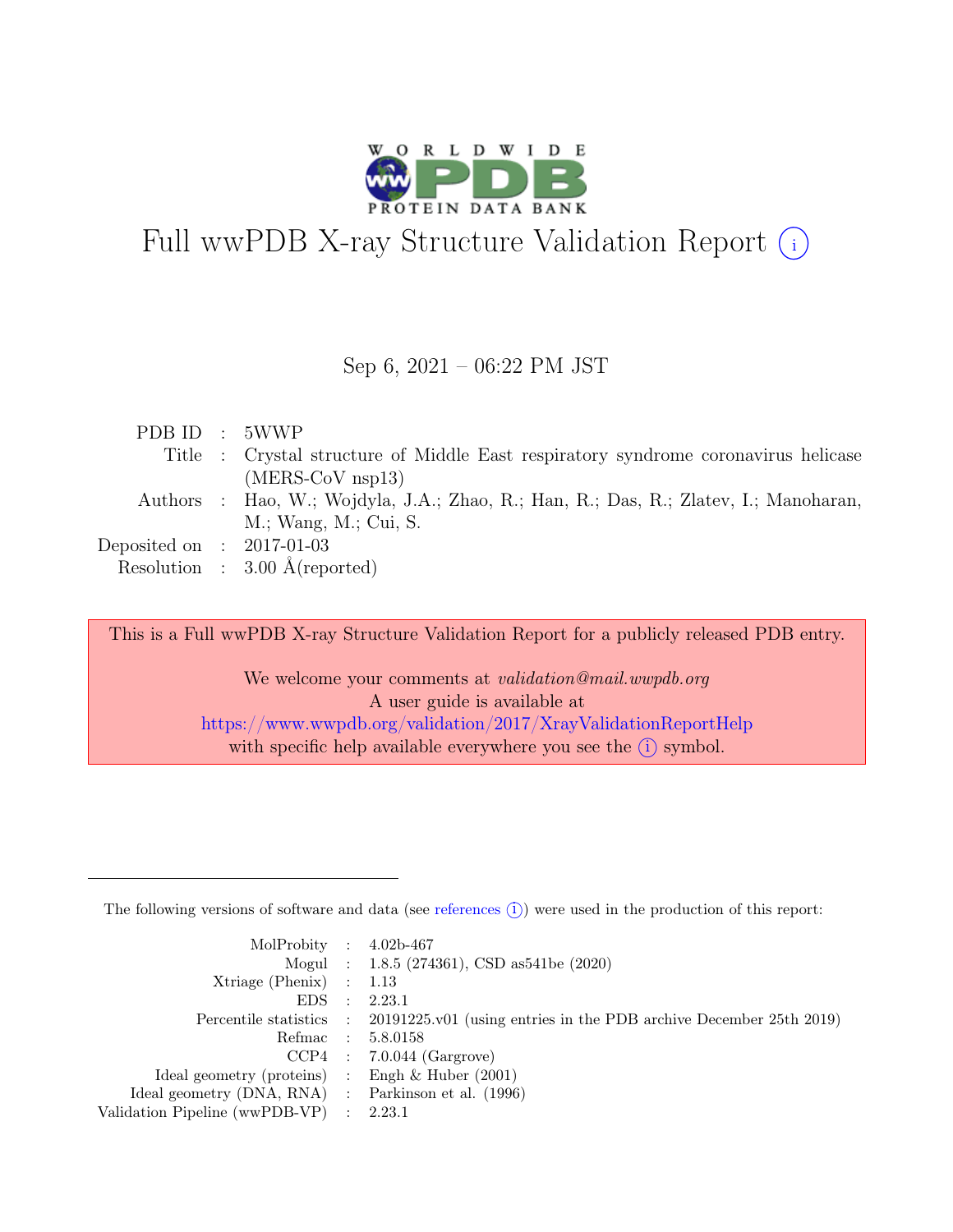# 1 Overall quality at a glance  $(i)$

The following experimental techniques were used to determine the structure: X-RAY DIFFRACTION

The reported resolution of this entry is 3.00 Å.

Percentile scores (ranging between 0-100) for global validation metrics of the entry are shown in the following graphic. The table shows the number of entries on which the scores are based.



| Metric                          | Whole archive<br>$(\#Entries)$ | Similar resolution<br>$(\# \text{Entries}, \text{ resolution } \text{range}(\AA))$ |
|---------------------------------|--------------------------------|------------------------------------------------------------------------------------|
| $R_{free}$                      | 130704                         | $2092(3.00-3.00)$                                                                  |
| $\overline{\text{Cl}}$ ashscore | 141614                         | $\overline{2416}$ $\overline{(3.00-3.00)}$                                         |
| Ramachandran outliers           | 138981                         | $2333(3.00-3.00)$                                                                  |
| Sidechain outliers              | 138945                         | $2336(3.00-3.00)$                                                                  |
| RSRZ outliers                   | 127900                         | $\overline{1990}$ $(\overline{3.00} - 3.00)$                                       |

The table below summarises the geometric issues observed across the polymeric chains and their fit to the electron density. The red, orange, yellow and green segments of the lower bar indicate the fraction of residues that contain outliers for  $>=$  3, 2, 1 and 0 types of geometric quality criteria respectively. A grey segment represents the fraction of residues that are not modelled. The numeric value for each fraction is indicated below the corresponding segment, with a dot representing fractions <=5% The upper red bar (where present) indicates the fraction of residues that have poor fit to the electron density. The numeric value is given above the bar.

| Mol | Chain | Length | Quality of chain |     |     |                  |  |
|-----|-------|--------|------------------|-----|-----|------------------|--|
|     |       | 600    | .%<br>58%        | 26% |     | 14%              |  |
|     |       | 600    | 2%<br>65%        |     | 32% | $\bullet\bullet$ |  |

The following table lists non-polymeric compounds, carbohydrate monomers and non-standard residues in protein, DNA, RNA chains that are outliers for geometric or electron-density-fit criteria:

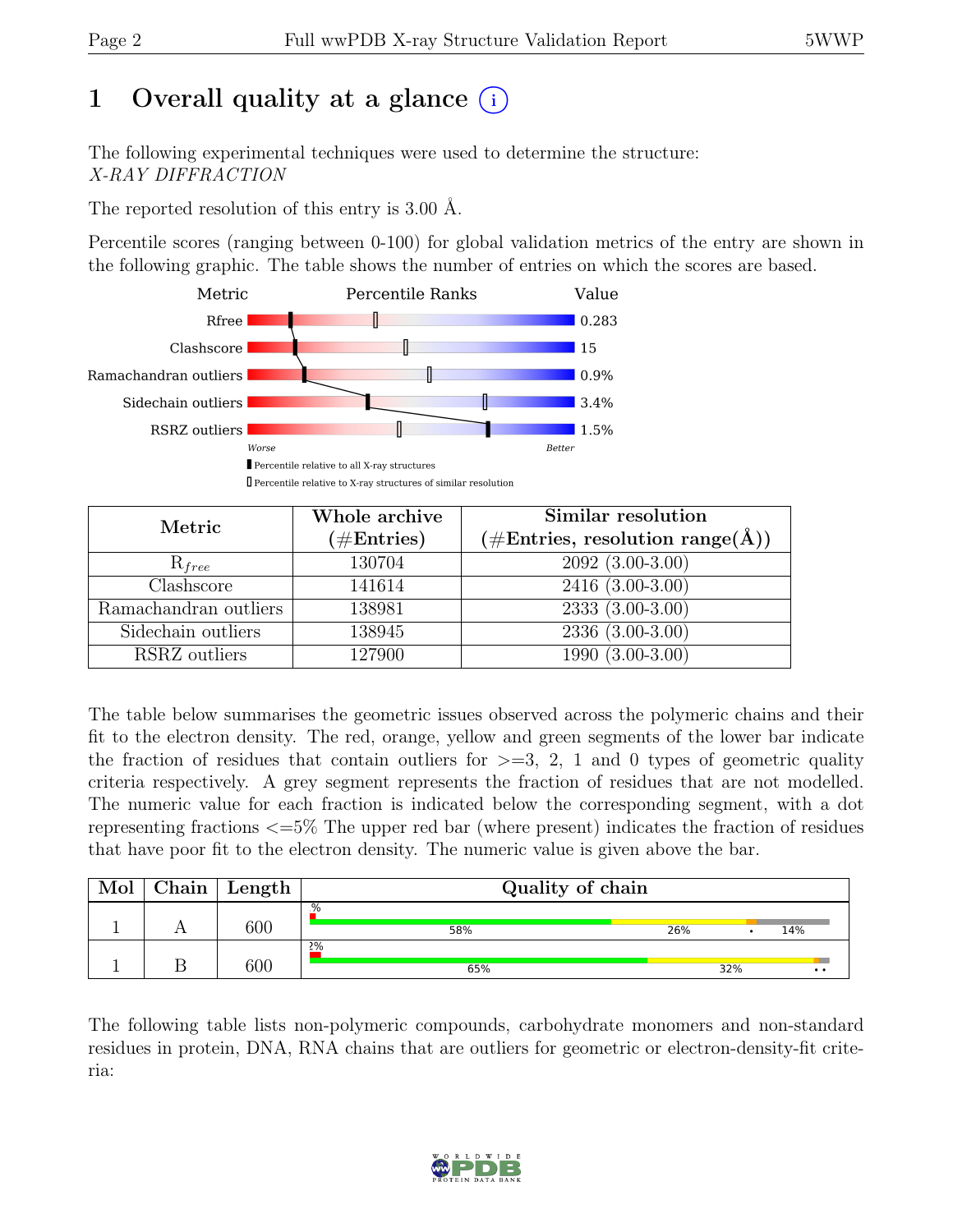| Mol |  |     |  | Type   Chain   Res   Chirality   Geometry   Clashes   Electron density |
|-----|--|-----|--|------------------------------------------------------------------------|
|     |  | 602 |  |                                                                        |
|     |  | 602 |  |                                                                        |

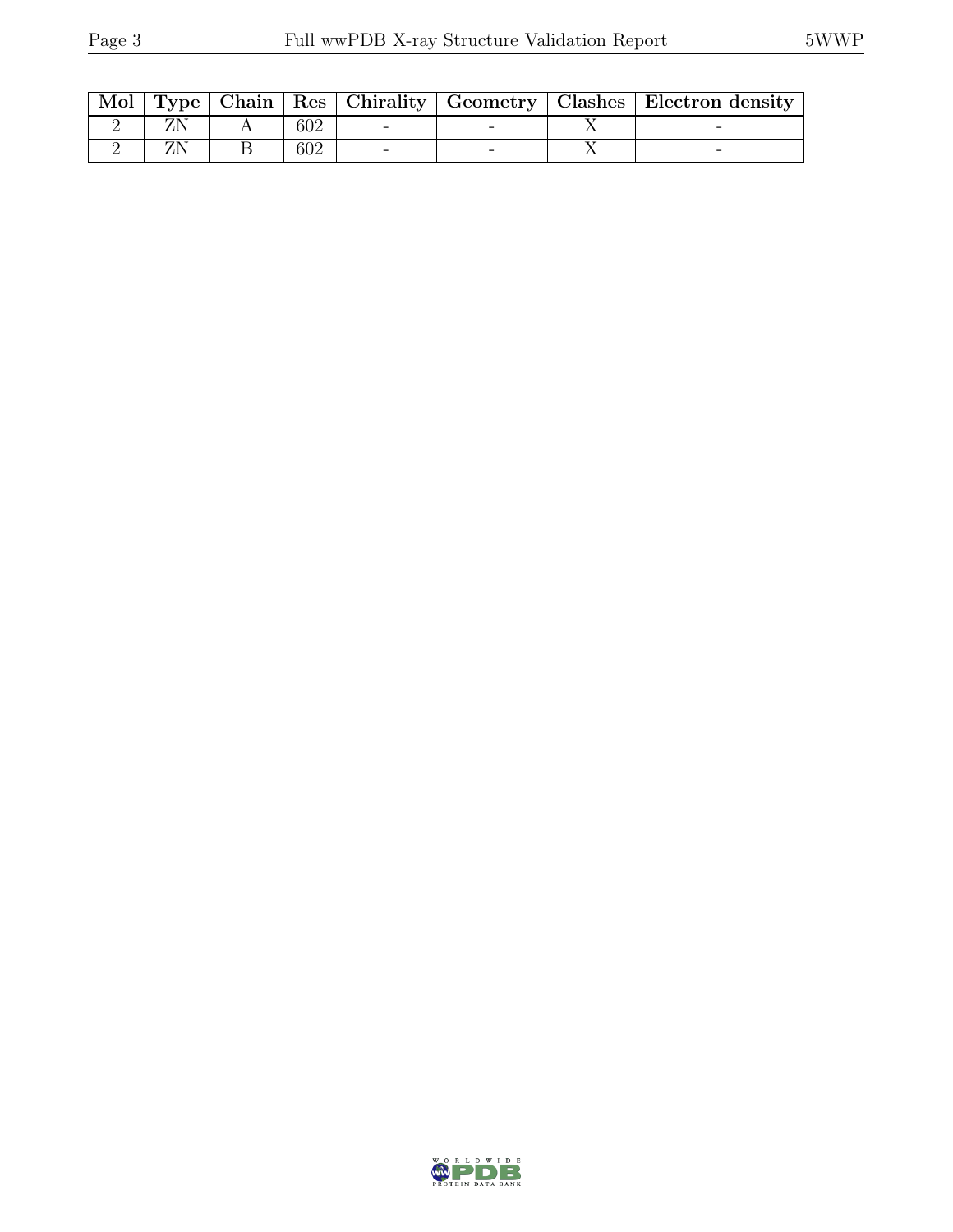# 2 Entry composition  $(i)$

There are 3 unique types of molecules in this entry. The entry contains 8571 atoms, of which 0 are hydrogens and 0 are deuteriums.

In the tables below, the ZeroOcc column contains the number of atoms modelled with zero occupancy, the AltConf column contains the number of residues with at least one atom in alternate conformation and the Trace column contains the number of residues modelled with at most 2 atoms.

| Mol | Chain Residues | <b>Atoms</b> |                 |     |     | $ZeroOcc \mid AltConf \mid Trace$ |  |  |
|-----|----------------|--------------|-----------------|-----|-----|-----------------------------------|--|--|
|     | 591            | Total        | C N             |     |     |                                   |  |  |
|     |                | 4579         | 2917 767 861 34 |     |     |                                   |  |  |
|     | 515            | Total        | $C-N$           |     |     |                                   |  |  |
|     |                | 3961         | 2514            | 669 | 744 | -34                               |  |  |

• Molecule 1 is a protein called ORF1ab.

There are 4 discrepancies between the modelled and reference sequences:

| Chain | Residue   Modelled   Actual | Comment | Reference                         |
|-------|-----------------------------|---------|-----------------------------------|
|       | GLY                         |         | expression tag $\vert$ UNP K0BWD0 |
| Н     | <b>PRO</b>                  |         | expression tag   UNP K0BWD0       |
|       | GLY                         |         | expression tag   UNP K0BWD0       |
|       | PRO                         |         | expression tag   UNP K0BWD0       |

• Molecule 2 is ZINC ION (three-letter code: ZN) (formula: Zn).

|  | Mol   Chain   Residues | Atoms    | ZeroOcc   AltConf |  |
|--|------------------------|----------|-------------------|--|
|  |                        | Total Zn |                   |  |
|  |                        | Total Zn |                   |  |

• Molecule 3 is SULFATE ION (three-letter code: SO4) (formula:  $O_4S$ ).

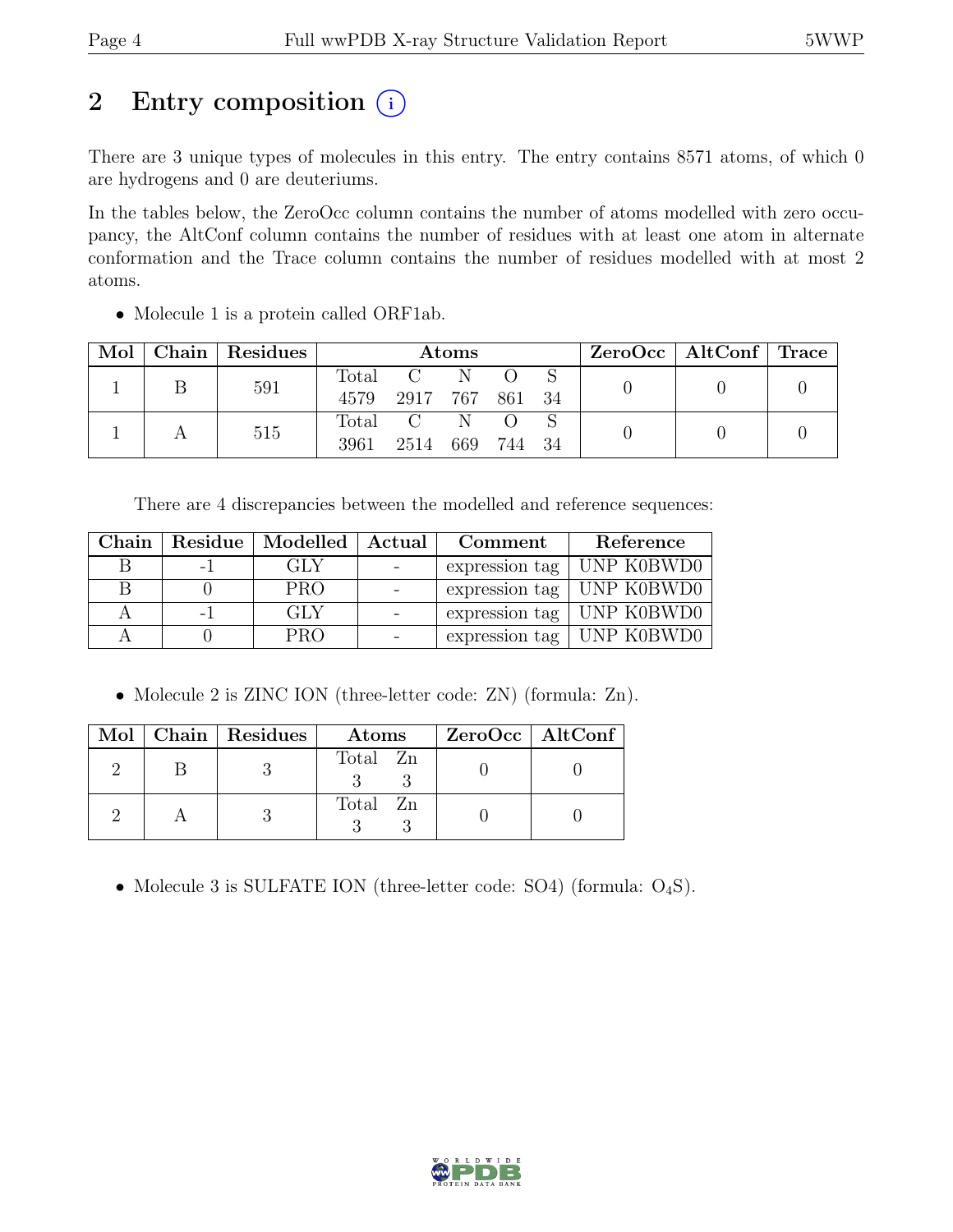

| Mol |   | Chain   Residues | Atoms                                      | $ZeroOcc$ $\boxed{\text{AltConf}}$ |
|-----|---|------------------|--------------------------------------------|------------------------------------|
| 3   | В |                  | Total<br>S<br>Ő<br>5<br>4                  |                                    |
| 3   | А |                  | Total<br>S<br>$\left( \ \right)$<br>5<br>4 |                                    |
| 3   |   |                  | Total<br>S<br>$\left( \right)$<br>5<br>4   |                                    |
| 3   |   |                  | Total<br>S<br>5<br>4                       |                                    |
| 3   |   |                  | Total<br>S<br>5                            |                                    |

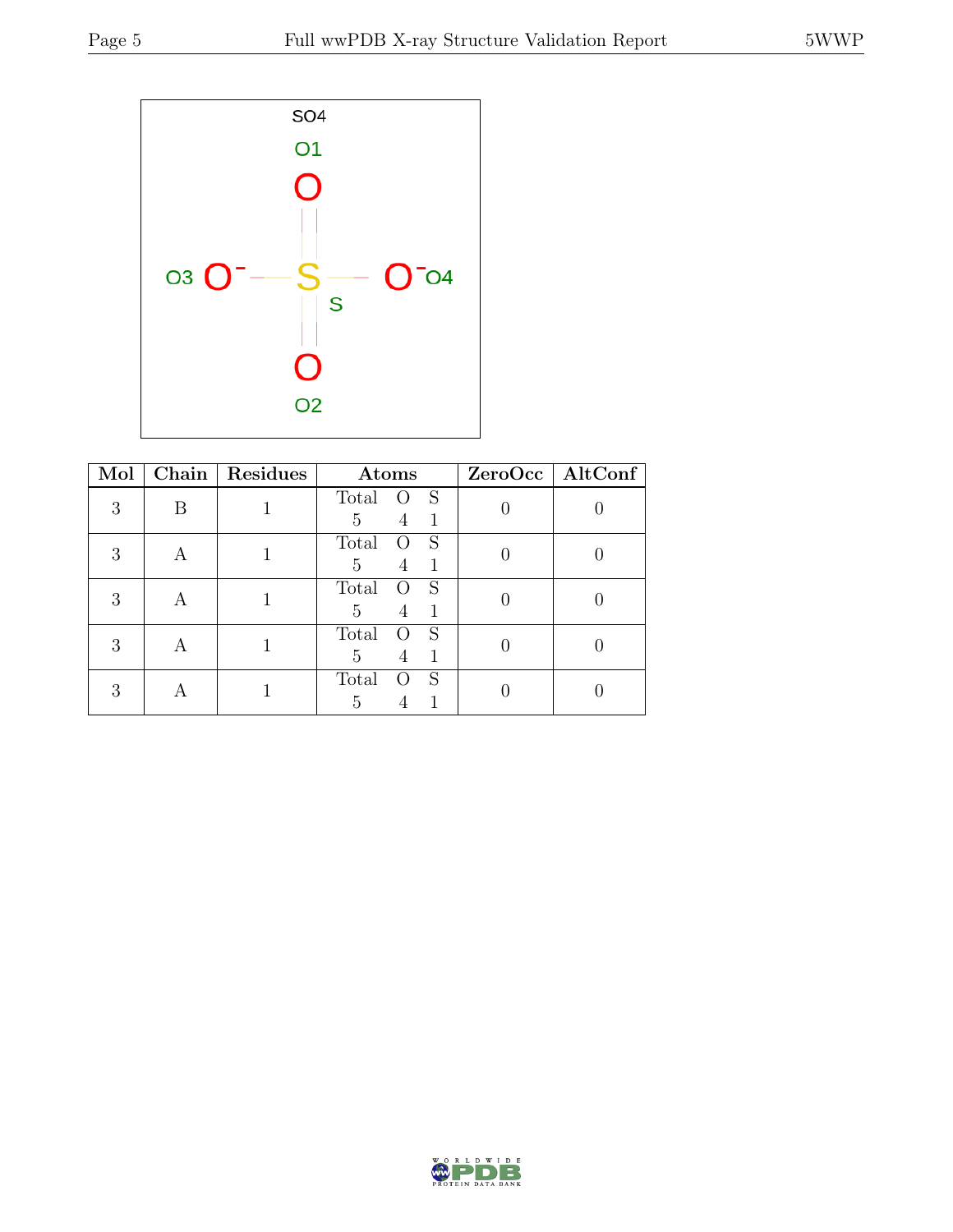# 3 Residue-property plots  $(i)$

These plots are drawn for all protein, RNA, DNA and oligosaccharide chains in the entry. The first graphic for a chain summarises the proportions of the various outlier classes displayed in the second graphic. The second graphic shows the sequence view annotated by issues in geometry and electron density. Residues are color-coded according to the number of geometric quality criteria for which they contain at least one outlier:  $green = 0$ , yellow  $= 1$ , orange  $= 2$  and red  $= 3$  or more. A red dot above a residue indicates a poor fit to the electron density (RSRZ > 2). Stretches of 2 or more consecutive residues without any outlier are shown as a green connector. Residues present in the sample, but not in the model, are shown in grey.



• Molecule 1: ORF1ab

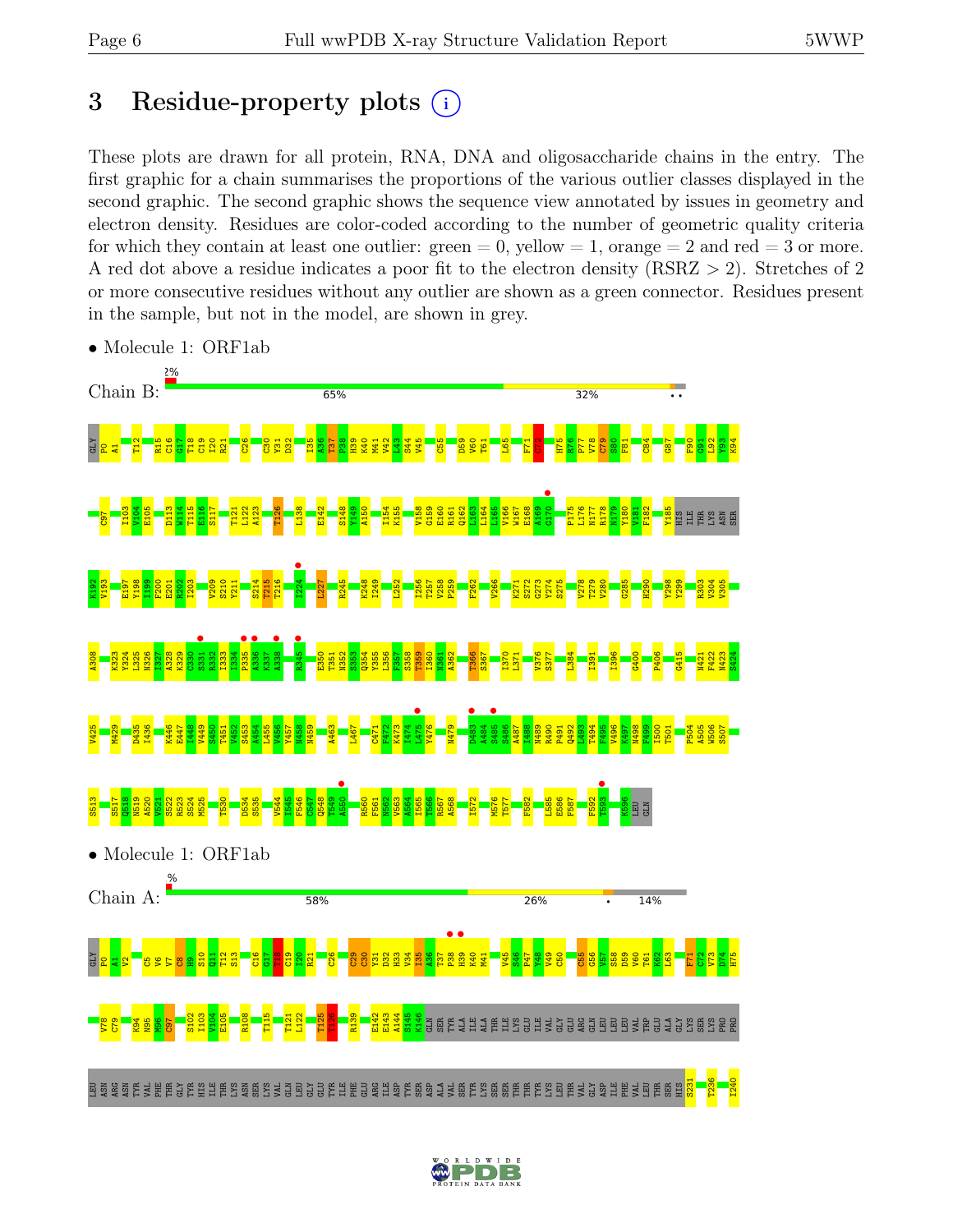# <u>, senara a senara de la programa de la programa de la programa de la programa de la programa de la programa<br>2003: Constitución de la programa de la programa de la programa de la programa de la programa de la programa<br>200</u> .<br>8 - 8 3 8 8 8 - 8 - 8 - 8 9 8 3 9 8 - 8 2 1 1 - 8 5 8 8 8 - 8 8 8 8 - 8 8 - 9 3 4 9 9 5 9 8 5 8 6 - 7 - 8 - 8 <br>8 - 8 3 8 8 8 - 8 - 8 - 8 9 3 3 9 8 - 8 2 1 1 - 8 5 8 8 6 - 8 8 8 5 - 8 8 - 9 4 9 9 5 9 6 5 6 7 - 8 6 7 - 8 I488 N489 Q492 K497 W506 S513 P514 Y515 N516 S517 Q518 N519 Q531 T532 S535 S536 Q537 E540 V544 T549 T552 N556 N559 R560 F561 N562 V563 A564 I565 Q569 I572 L581 L585 E586 F587 F592 Q598

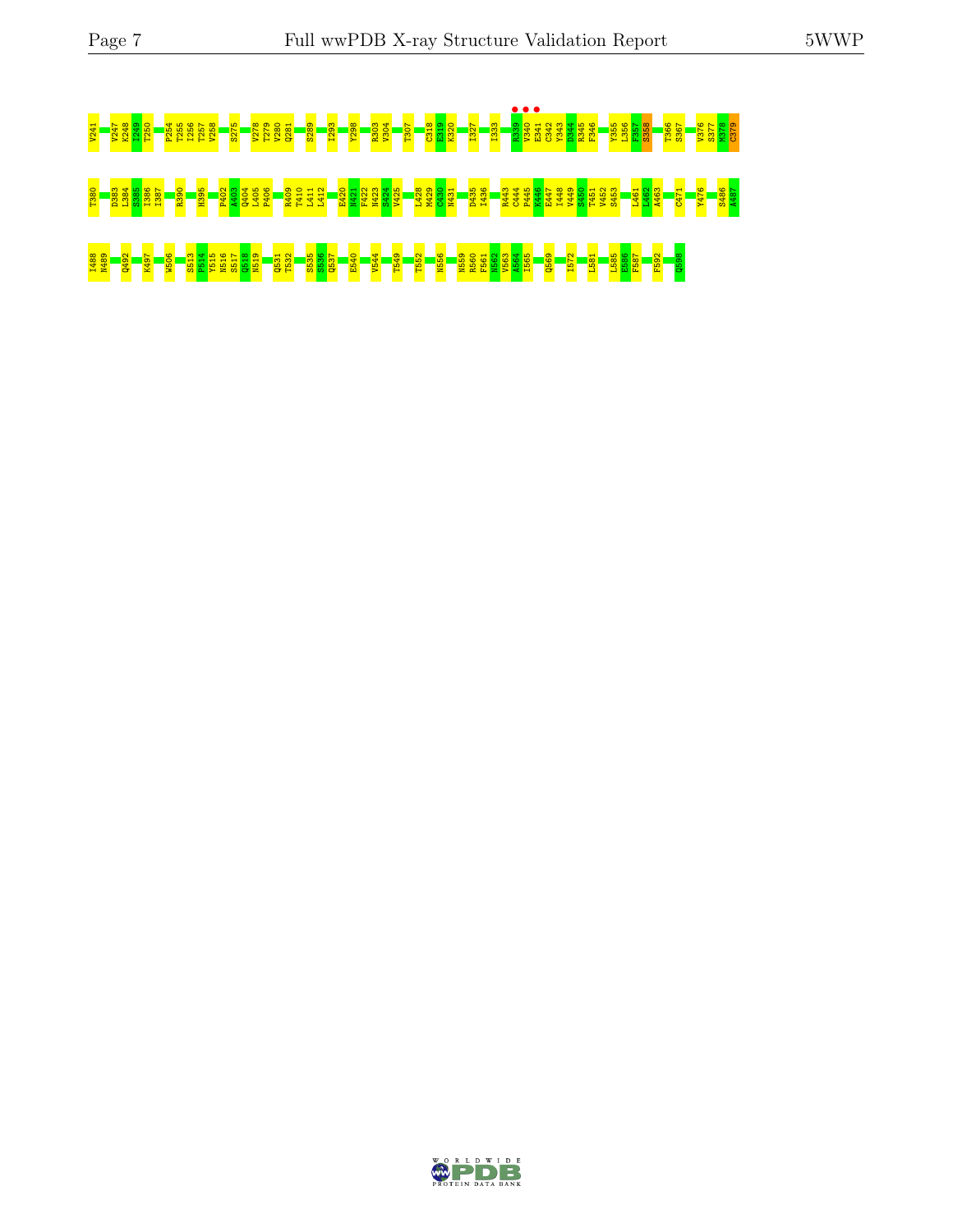# 4 Data and refinement statistics  $(i)$

| Property                                                             | Value                                            | Source     |
|----------------------------------------------------------------------|--------------------------------------------------|------------|
| Space group                                                          | P 61 2 2                                         | Depositor  |
| Cell constants                                                       | $185.68\text{\AA}$<br>185.68Å<br>185.09Å         |            |
| a, b, c, $\alpha$ , $\beta$ , $\gamma$                               | $90.00^\circ$<br>$90.00^\circ$<br>$120.00^\circ$ | Depositor  |
| Resolution $(A)$                                                     | $48.95 =$<br>3.00                                | Depositor  |
|                                                                      | 48.95<br>$-3.00$                                 | <b>EDS</b> |
| % Data completeness                                                  | 99.6 (48.95-3.00)                                | Depositor  |
| (in resolution range)                                                | 99.6 (48.95-3.00)                                | <b>EDS</b> |
| $R_{merge}$                                                          | 0.08                                             | Depositor  |
| $\mathrm{R}_{sym}$                                                   | (Not available)                                  | Depositor  |
| $\langle I/\sigma(I) \rangle$ <sup>1</sup>                           | $1.92$ (at 3.01Å)                                | Xtriage    |
| Refinement program                                                   | PHENIX $(1.10.1 \t 2155: ???)$                   | Depositor  |
|                                                                      | 0.232<br>0.277<br>$\ddot{\phantom{0}}$           | Depositor  |
| $R, R_{free}$                                                        | $0.237$ ,<br>0.283                               | DCC        |
| $R_{free}$ test set                                                  | 1829 reflections $(4.81\%)$                      | wwPDB-VP   |
| Wilson B-factor $(A^2)$                                              | 82.9                                             | Xtriage    |
| Anisotropy                                                           | 0.086                                            | Xtriage    |
| Bulk solvent $k_{sol}(e/\mathring{A}^3)$ , $B_{sol}(\mathring{A}^2)$ | 0.31, 35.3                                       | <b>EDS</b> |
| L-test for $\mathrm{twinning}^2$                                     | $< L >$ = 0.49, $< L^2 >$ = 0.32                 | Xtriage    |
| Estimated twinning fraction                                          | No twinning to report.                           | Xtriage    |
| $\overline{F_o,F_c}$ correlation                                     | 0.92                                             | <b>EDS</b> |
| Total number of atoms                                                | 8571                                             | wwPDB-VP   |
| Average B, all atoms $(A^2)$                                         | 68.0                                             | wwPDB-VP   |

Xtriage's analysis on translational NCS is as follows: The largest off-origin peak in the Patterson function is 2.41% of the height of the origin peak. No significant pseudotranslation is detected.

<sup>&</sup>lt;sup>2</sup>Theoretical values of  $\langle |L| \rangle$ ,  $\langle L^2 \rangle$  for acentric reflections are 0.5, 0.333 respectively for untwinned datasets, and 0.375, 0.2 for perfectly twinned datasets.



<span id="page-7-1"></span><span id="page-7-0"></span><sup>1</sup> Intensities estimated from amplitudes.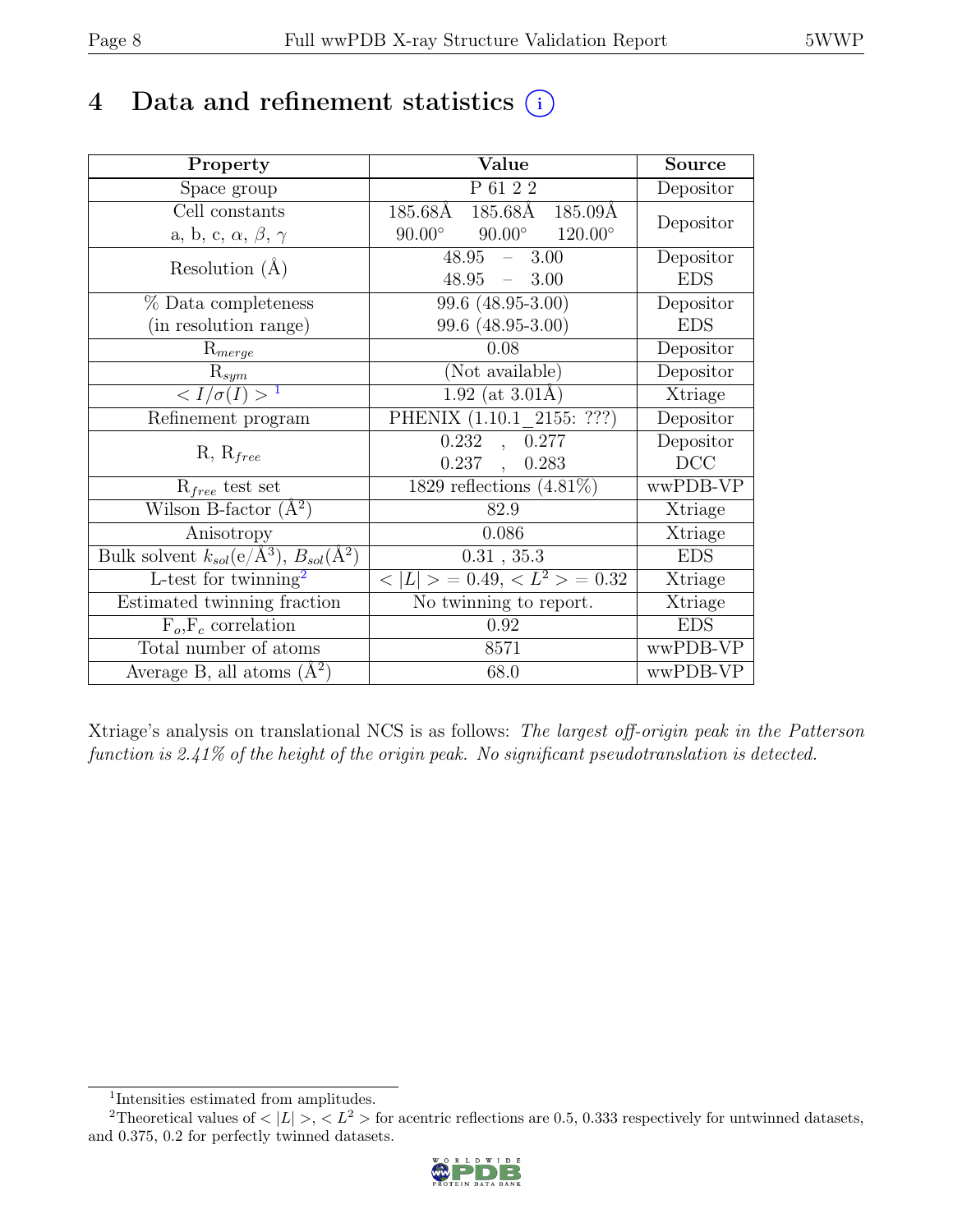# 5 Model quality  $(i)$

## 5.1 Standard geometry  $(i)$

Bond lengths and bond angles in the following residue types are not validated in this section: SO4, ZN

The Z score for a bond length (or angle) is the number of standard deviations the observed value is removed from the expected value. A bond length (or angle) with  $|Z| > 5$  is considered an outlier worth inspection. RMSZ is the root-mean-square of all Z scores of the bond lengths (or angles).

| Mol | Chain |      | Bond lengths       | Bond angles |                    |  |
|-----|-------|------|--------------------|-------------|--------------------|--|
|     |       | RMSZ | # $ Z  > 5$        | RMSZ        | # $ Z  > 5$        |  |
|     |       | 0.81 | $6/4046$ $(0.1\%)$ | 0.62        | $1/5504~(0.0\%)$   |  |
|     |       | 0.65 | $2/4679(0.0\%)$    | 0.57        | $1/6364$ $(0.0\%)$ |  |
| All | All   | 0.73 | $8/8725(0.1\%)$    | 0.59        | $2/11868(0.0\%)$   |  |

Chiral center outliers are detected by calculating the chiral volume of a chiral center and verifying if the center is modelled as a planar moiety or with the opposite hand.A planarity outlier is detected by checking planarity of atoms in a peptide group, atoms in a mainchain group or atoms of a sidechain that are expected to be planar.

|  | $\mid$ Mol $\mid$ Chain $\mid$ #Chirality outliers $\mid$ #Planarity outliers $\mid$ |
|--|--------------------------------------------------------------------------------------|
|  |                                                                                      |

| Mol | Chain | Res | <b>Type</b> | Atoms                  | Z       | Observed $(A)$ | Ideal(A |
|-----|-------|-----|-------------|------------------------|---------|----------------|---------|
|     | В     | 72  | <b>CYS</b>  | $CB-SG$                | $-8.26$ | 1.68           | 1.82    |
|     | А     | 8   | <b>CYS</b>  | $CB-SG$                | $-7.18$ | 1.70           | 1.82    |
|     | A     | 97  | <b>CYS</b>  | $CB-SG$                | $-7.02$ | 1.70           | 1.82    |
|     | А     | 30  | <b>CYS</b>  | $CB-SG$                | $-6.00$ | 1.72           | 1.81    |
|     | A     | 379 | <b>CYS</b>  | $CB-SG$                | $-5.47$ | 1.72           | 1.81    |
|     | A     | 236 | THR         | C-N                    | $-5.17$ | 1.22           | 1.34    |
|     | В     | 30  | <b>CYS</b>  | $\operatorname{CB-SG}$ | $-5.11$ | 1.73           | 1.81    |
|     | А     | 29  | CYS         | CB-SG                  | $-5.04$ | 1.73           | 1.81    |

All (8) bond length outliers are listed below:

All (2) bond angle outliers are listed below:

| $\mathbf{Mol}$   Chain   Res   Type |     | $\rm{Atoms}$          | $\mathbf{Z}$ | $\vert$ Observed $\vert$ <sup>o</sup> ) $\vert$ Ideal $\vert$ <sup>o</sup> ) |        |
|-------------------------------------|-----|-----------------------|--------------|------------------------------------------------------------------------------|--------|
|                                     | PRO | $\mid$ N-CA-CB $\mid$ | 5.97         | 110.46                                                                       | 103.30 |
|                                     | PRO | $N-CA-CB$             | 5.90         | 110.38                                                                       | 103.30 |

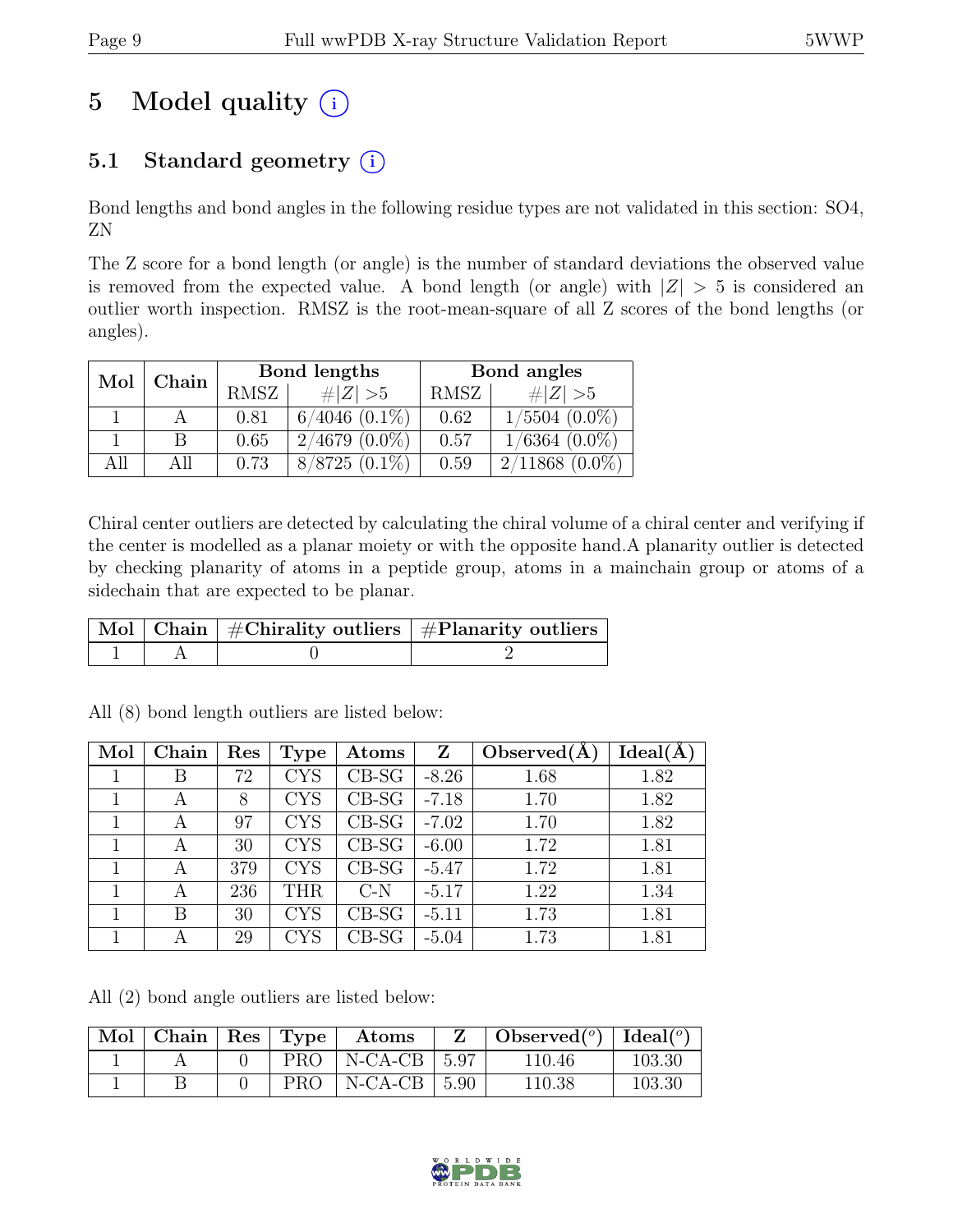There are no chirality outliers.

All (2) planarity outliers are listed below:

| $\overline{\text{Mol}}$ Chain   Res   Type   Group |    |            |         |
|----------------------------------------------------|----|------------|---------|
|                                                    | 18 | <b>THR</b> | Peptide |
|                                                    |    | <b>PHE</b> | Peptide |

#### 5.2 Too-close contacts  $(i)$

In the following table, the Non-H and H(model) columns list the number of non-hydrogen atoms and hydrogen atoms in the chain respectively. The H(added) column lists the number of hydrogen atoms added and optimized by MolProbity. The Clashes column lists the number of clashes within the asymmetric unit, whereas Symm-Clashes lists symmetry-related clashes.

|   |     |      | Mol   Chain   Non-H   H(model) | H(added) |     | Clashes   Symm-Clashes |
|---|-----|------|--------------------------------|----------|-----|------------------------|
|   |     | 3961 |                                | 3939     | 122 |                        |
|   | B   | 4579 |                                | 4564     | 142 |                        |
|   |     |      |                                |          |     |                        |
|   |     |      |                                |          |     |                        |
|   |     | 20   |                                |          |     |                        |
| റ |     |      |                                |          |     |                        |
|   | All | 8571 |                                | 8503     | 263 |                        |

The all-atom clashscore is defined as the number of clashes found per 1000 atoms (including hydrogen atoms). The all-atom clashscore for this structure is 15.

All (263) close contacts within the same asymmetric unit are listed below, sorted by their clash magnitude.

| Atom-1              | Atom-2             | Interatomic    | Clash         |
|---------------------|--------------------|----------------|---------------|
|                     |                    | distance $(A)$ | overlap $(A)$ |
| 1: B:55: CYS:HG     | 2: B:603:ZN:ZN     | 0.69           | 1.01          |
| 1: B: 19: CYS: HG   | 2: B:602:ZN:ZN     | 0.66           | 0.97          |
| 1: A:19: CYS: HG    | 2:A:602:ZN:ZN      | 0.63           | 0.93          |
| 1: B: 534: ASP: OD2 | 1: B:560: ARG: NH2 | 2.05           | 0.89          |
| 1: A:94: LYS: NZ    | 1: A:95: ASN:OD1   | 2.11           | 0.84          |
| 1: A:513: SER:OG    | 1: A:519: ASN:OD1  | 1.97           | 0.80          |
| 1: A:486: SER:OG    | 1: A:517: SER:OG   | 1.97           | 0.78          |
| 1: B: 19: CYS: SG   | 2:B:602:ZN:ZN      | 1.71           | 0.76          |
| 1:B:20:ILE:HG23     | 1:B:21:ARG:HG2     | 1.68           | 0.74          |
| 1: B:285: GLY:N     | 3:B:604:SO4:O1     | 2.17           | 0.74          |
| 1:A:405:LEU:HB2     | 1: A:537: GLN: OE1 | 1.88           | 0.72          |
| 1: A:8: CYS:SG      | 2: A:601:ZN:ZN     | 1.77           | 0.72          |
| 1:B:177:ASN:OD1     | 1:B:178:ARG:N      | 2.23           | 0.72          |

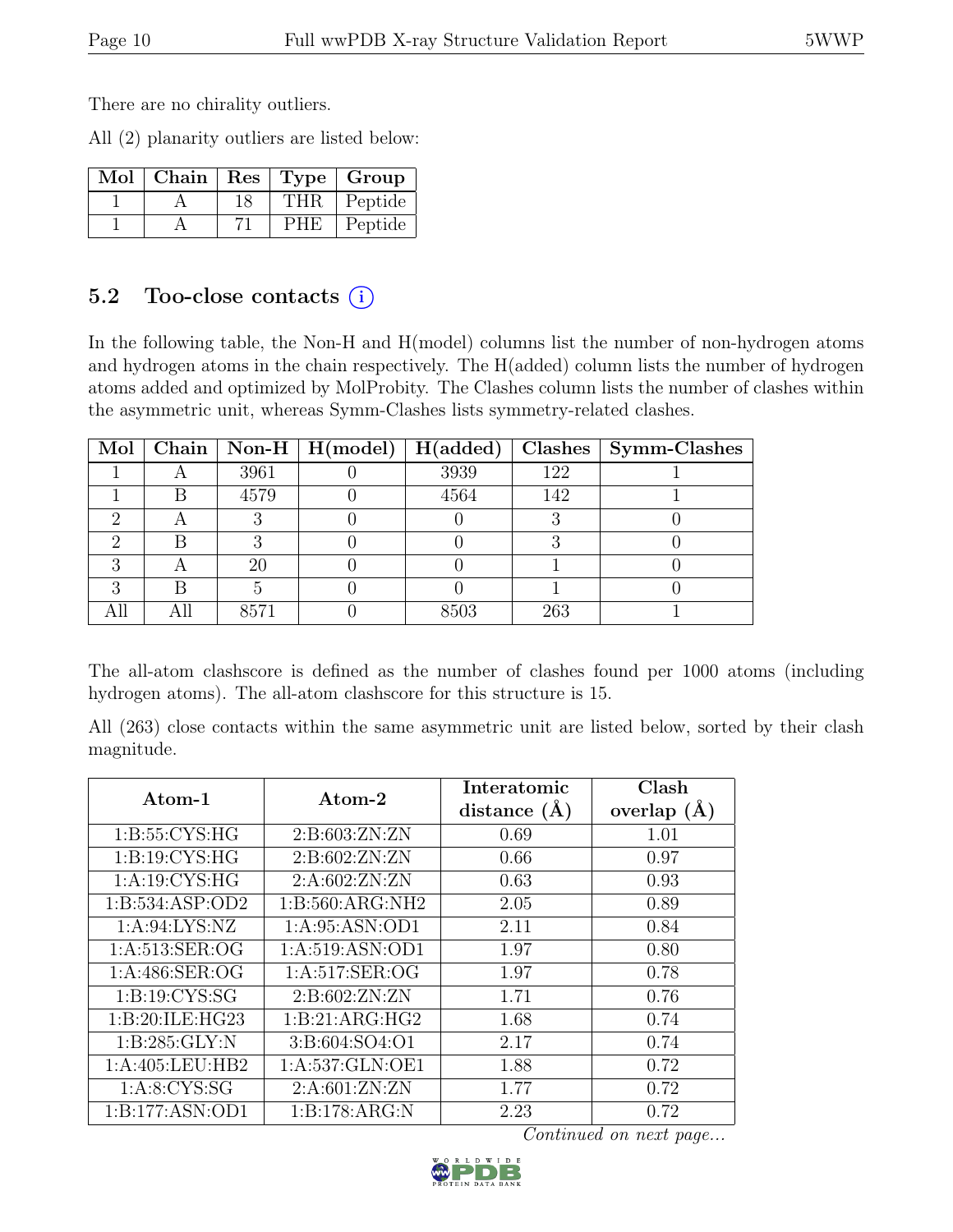| Continued from previous page         |                                      | Interatomic      | $\overline{\text{Clash}}$ |
|--------------------------------------|--------------------------------------|------------------|---------------------------|
| Atom-1                               | Atom-2                               | distance $(\AA)$ | overlap $(\AA)$           |
| 1:A:379:CYS:O                        | 1:A:423:ASN:ND2                      | 2.23             | 0.71                      |
| 1: A:531: GLN:OE1                    | 1: A: 535: SER: OG                   | 2.09             | 0.70                      |
| 1:A:19:CYS:SG                        | 2: A:602:ZN:ZN                       | 1.77             | 0.70                      |
| 1: A:257:THR:OG1                     | 1:A:258:VAL:N                        | 2.24             | 0.69                      |
| 1:A:49:VAL:HG12                      | 1: A:58: SER:HB3                     | 1.75             | 0.69                      |
| 1:B:113:ASP:OD2                      | 1: B: 115: THR: OG1                  | 2.10             | 0.68                      |
| 1: A:532:THR:HB                      | 1:A:535:SER:H                        | 1.58             | 0.68                      |
| 1: A:8: CYS:HB2                      | 1:A:10:SER:H                         | 1.56             | 0.67                      |
| 1:B:329:LYS:HG2                      | 1:B:354:GLN:H                        | 1.59             | 0.67                      |
| 1: B: 167: TRP: HZ2                  | 1:B:176:LEU:HD21                     | 1.60             | 0.67                      |
| 1:B:513:SER:OG                       | 1:B:519:ASN:OD1                      | 2.11             | 0.66                      |
| 1:B:366:THR:OG1                      | 1: B: 367: SER: N                    | 2.27             | 0.66                      |
| 1:A:380:THR:OG1                      | 1:A:383:ASP:OD2                      | 2.11             | 0.66                      |
| 1: A:59: ASP:OD1                     | 1: A:61:THR:N                        | 2.28             | 0.66                      |
| 1:B:333:ILE:HD11                     | 1:B:356:LEU:HD13                     | 1.78             | 0.65                      |
| 1:A:404:GLN:O                        | 1: A: 559: ASN: ND2                  | 2.29             | 0.64                      |
| 1:B:451:THR:HG22                     | 1:B:586:GLU:H                        | 1.63             | 0.64                      |
| 1:B:490:ARG:NH1                      | 1:B:525:MET:SD                       | 2.71             | 0.64                      |
| 1:B:258:VAL:HG22                     | 1:B:259:PRO:O                        | 1.99             | 0.63                      |
| 1: A:60: VAL:HA                      | 1:A:63:LEU:HD12                      | 1.82             | 0.62                      |
| 1:B:201:GLU:O                        | 1:B:210:SER:N                        | 2.28             | 0.62                      |
| 1:B:329:LYS:HD3                      | 1:B:354:GLN:HB2                      | 1.81             | 0.62                      |
| 1: A:18:THR:O                        | 1:A:18:THR:OG1                       | 2.16             | 0.62                      |
| 1:A:304:VAL:HG22                     | 1: A: 355: TYR: CD1                  | 2.35             | 0.62                      |
| 1: A: 55: CYS: SG                    | 1:A:56:GLY:HA3                       | 2.40             | 0.61                      |
| 1:B:257:THR:HG22                     | 1: B:258:VAL:H                       | 1.65             | 0.61                      |
| 1:B:159:GLY:O                        | 1:B:162:GLN:N                        | 2.24             | 0.61                      |
| 1:B:180:TYR:HD2                      | 1:B:227:LEU:HD11                     | 1.65             | 0.61                      |
| 1: B:376: VAL:O                      | 1:B:423:ASN:ND2                      | 2.32             | 0.61                      |
| 1:A:405:LEU:HD21                     | 1: A:560: ARG: HG2                   | 1.82             | 0.61                      |
| 1:B:257:THR:HG22                     | 1:B:258:VAL:HG12                     | 1.83             | 0.61                      |
| 1:A:18:THR:HG23                      | 1: A:39: HIS: HB3                    | 1.83             | 0.61                      |
| $1: B: 19: \overline{\text{CYS:SG}}$ | $1:B:39:HIS:\overline{ND1}$          | 2.74             | 0.60                      |
| 1:B:197:GLU:N                        | $1: B:214: \overline{\text{SER}:OG}$ | 2.32             | 0.60                      |
| 1:B:335:PRO:HG3                      | 1:B:362:ALA:HB2                      | 1.82             | 0.60                      |
| 1: A:515: TYR:O                      | 1:A:519:ASN:ND2                      | 2.33             | 0.60                      |
| 1:A:448:ILE:HG22                     | 1: A:587:PHE:CE1                     | 2.35             | 0.60                      |
| 1:B:519:ASN:O                        | 1:B:522:SER:OG                       | 2.11             | 0.60                      |
| 1:A:279:THR:HG23                     | 1: A:435: ASP:H                      | 1.67             | 0.60                      |
| 1: A:532:THR:H                       | 1:A:535:SER:HB3                      | 1.66             | 0.60                      |
| 1:A:552:THR:O                        | 1:A:556:ASN:ND2                      | 2.34             | 0.60                      |

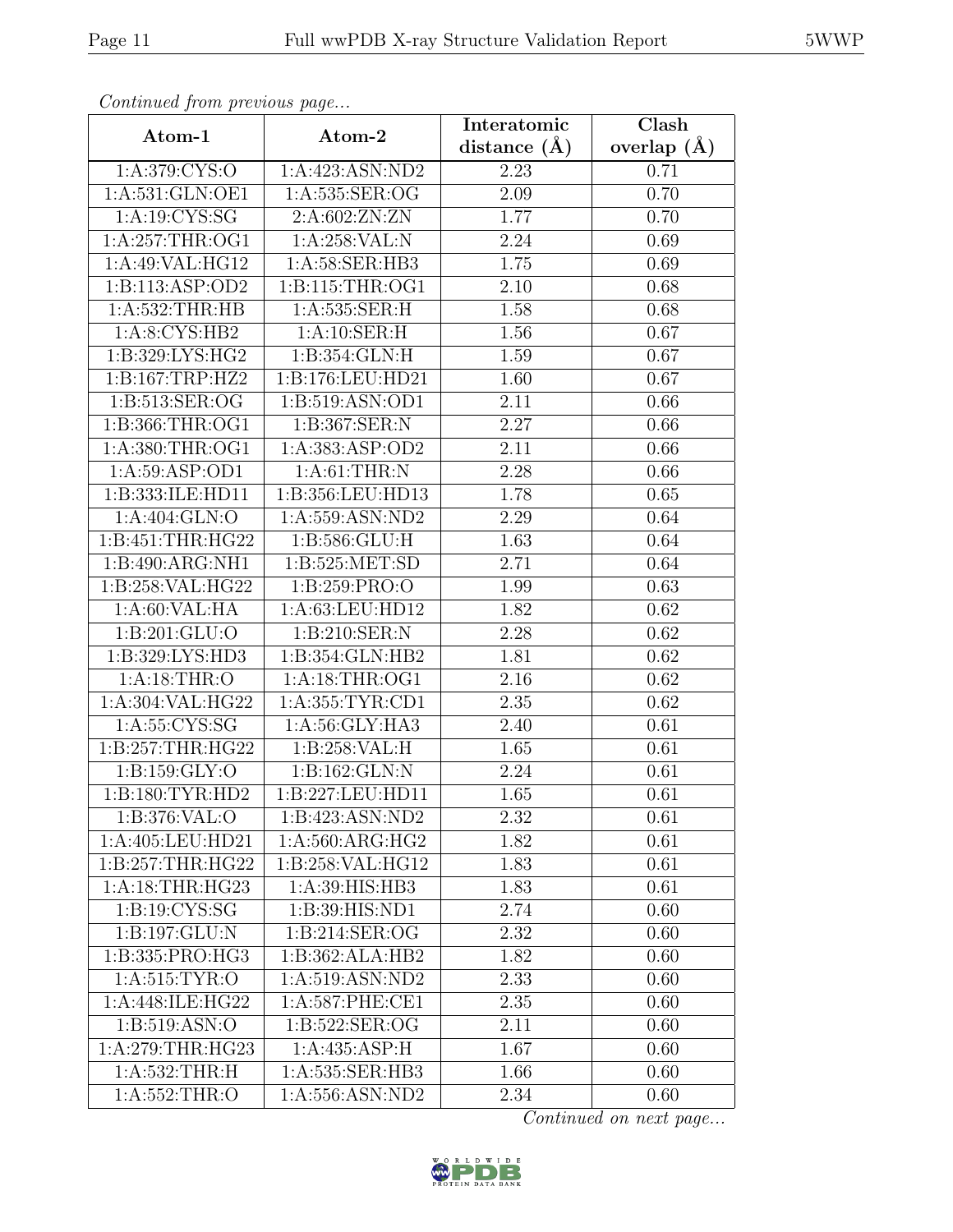| Commaca jibin previous page           |                    | Interatomic    | Clash         |
|---------------------------------------|--------------------|----------------|---------------|
| $\boldsymbol{\mathrm{Atom}\text{-}1}$ | Atom-2             | distance $(A)$ | overlap $(A)$ |
| 1:B:333:ILE:HB                        | 1:B:358:SER:HB2    | 1.84           | 0.59          |
| 1:A:333:ILE:HB                        | 1:A:358:SER:HB2    | 1.85           | 0.59          |
| 1:A:32:ASP:HA                         | 1: A:35: ILE: HD12 | 1.85           | 0.59          |
| 1:A:420:GLU:OE1                       | 1:A:431:ASN:ND2    | 2.34           | 0.59          |
| 1:A:489:ASN:HB2                       | 1: A:549:THR:HG23  | 1.85           | 0.59          |
| 1:B:161:ARG:HB2                       | 1:B:211:TYR:HD2    | 1.68           | 0.58          |
| 1: B: 180: TYR: CD2                   | 1:B:227:LEU:HD11   | 2.38           | 0.58          |
| 1: A:516: ASN: ND2                    | 3:A:605:SO4:S      | 2.74           | 0.58          |
| 1:A:12:THR:HB                         | 1: A:26: CYS: HA   | 1.84           | 0.58          |
| 1: B:37:THR:HG23                      | 1:B:39:HIS:H       | 1.69           | 0.57          |
| 1:A:12:THR:OG1                        | 1: A: 13: SER: N   | 2.38           | 0.57          |
| 1:B:308:ALA:O                         | 1:B:360:ILE:HG13   | 2.05           | 0.57          |
| 1:B:519:ASN:HD22                      | 1:B:530:THR:HG1    | 1.53           | 0.57          |
| 1:A:448:ILE:HG22                      | 1:A:587:PHE:CZ     | 2.40           | 0.56          |
| 1: A:31: TYR:O                        | 1:A:35:ILE:HG13    | 2.05           | 0.56          |
| 1:A:303:ARG:HH12                      | 1:A:356:LEU:HD13   | 1.70           | 0.56          |
| 1: A:447: GLU:O                       | 1: A:451:THR:OG1   | 2.22           | 0.56          |
| 1:B:117:SER:HB3                       | 1: B:415: GLY: HA3 | 1.88           | 0.56          |
| 1:A:449:VAL:HG11                      | 1:A:463:ALA:HB2    | 1.88           | 0.56          |
| 1:B:544:VAL:HG23                      | 1:B:572:ILE:HG13   | 1.88           | 0.55          |
| 1:B:561:PHE:CZ                        | 1:B:565:ILE:HD11   | 2.41           | 0.55          |
| 1: B: 18: THR: HG23                   | 1:B:41:MET:HB3     | 1.87           | 0.55          |
| 1:B:371:LEU:HB3                       | 1:B:396:ILE:HG12   | 1.88           | 0.55          |
| 1:A:32:ASP:HB2                        | 1:A:103:ILE:HG12   | 1.89           | 0.55          |
| 1: A:30: CYS:O                        | 1:A:34:VAL:HG22    | 2.07           | 0.55          |
| 1: A:8:CYS:SG                         | 1: A:29: CYS:SG    | 3.04           | 0.54          |
| 1:A:247:VAL:HG23                      | 1: A:248: LYS: HG3 | 1.88           | 0.54          |
| 1:B:90:PHE:HA                         | 1: B:94: LYS: NZ   | 2.22           | 0.54          |
| 1: A:366:THR:OG1                      | 1:A:367:SER:N      | 2.40           | 0.54          |
| 1:B:305:VAL:HG22                      | 1:B:356:LEU:HB2    | 1.90           | 0.54          |
| 1:B:453:SER:O                         | 1:B:459:ASN:N      | 2.31           | 0.54          |
| 1: A:281: GLN: HG3                    | 1:A:402:PRO:HD2    | 1.89           | 0.54          |
| 1:B:249:ILE:HG13                      | 1: B: 274: TYR: CZ | 2.43           | 0.53          |
| 1: B:40: LYS:O                        | 1:B:60:VAL:HG23    | 2.09           | 0.53          |
| 1:B:406:PRO:HB3                       | 1:B:422:PHE:CZ     | 2.44           | 0.53          |
| 1:A:71:PHE:HD1                        | 1:A:75:HIS:HB2     | 1.72           | 0.53          |
| 1:A:19:CYS:SG                         | 1:A:33:HIS:NE2     | 2.81           | 0.53          |
| 1:B:489:ASN:OD1                       | 1:B:492:GLN:HG2    | 2.09           | 0.53          |
| 1:B:473:LYS:HE3                       | 1:B:582:PHE:CE2    | 2.44           | 0.53          |
| 1:A:405:LEU:HG                        | 1:A:563:VAL:HG21   | 1.91           | 0.53          |
| 1: A:451:THR:HG21                     | 1:A:585:LEU:HD23   | 1.91           | 0.53          |

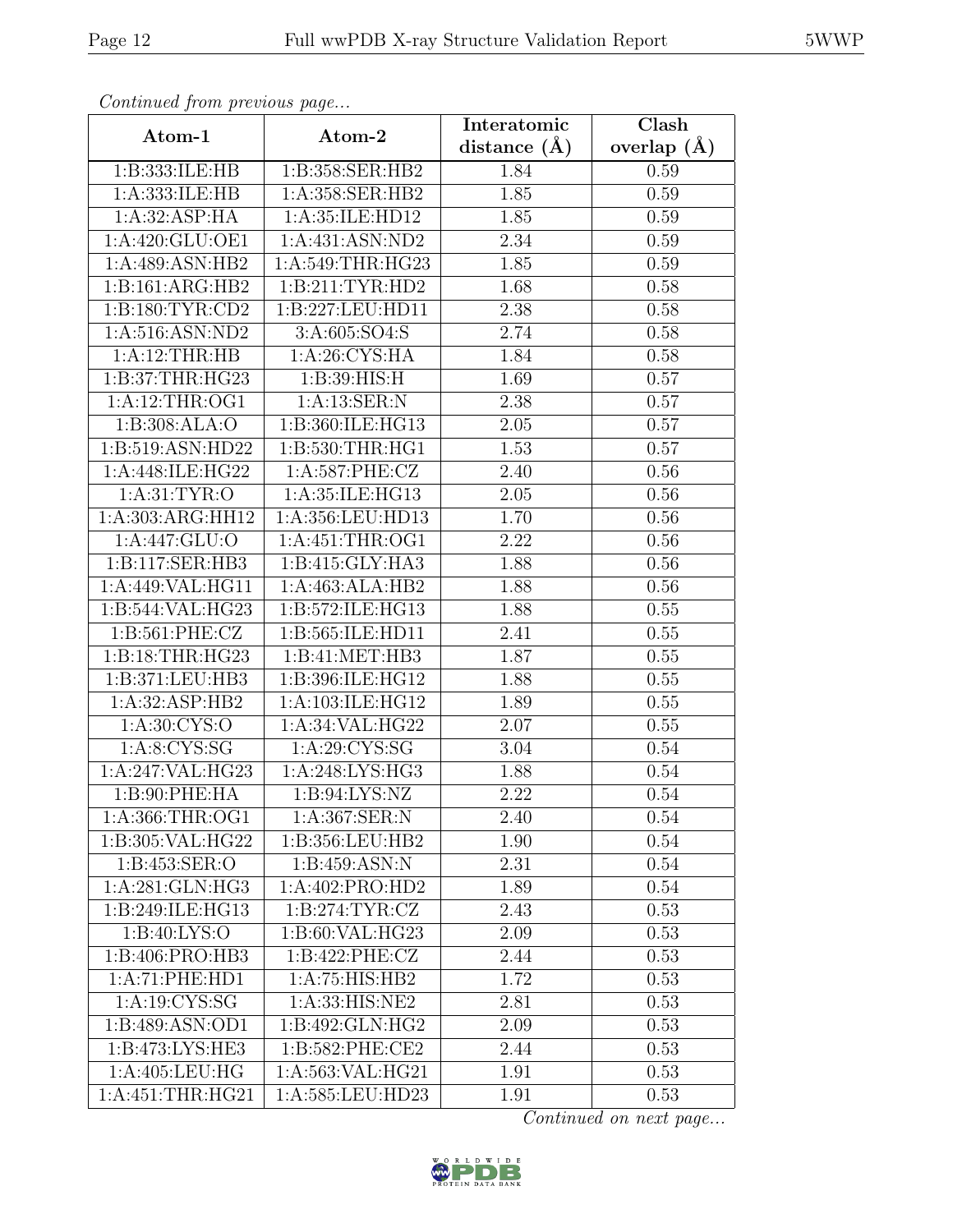| Continued from previous page |                      | Interatomic       | $\overline{\text{Clash}}$ |
|------------------------------|----------------------|-------------------|---------------------------|
| Atom-1                       | Atom-2               | distance $(A)$    | overlap $(A)$             |
| 1: B:31: TYR: CE2            | 1:B:87:GLY:HA2       | 2.44              | 0.52                      |
| 1:B:65:LEU:HD23              | 1: B:81: PHE: CZ     | 2.45              | 0.52                      |
| 1:A:425:VAL:O                | 1:A:429:MET:HG3      | 2.10              | 0.52                      |
| 1: A:561: PHE: CZ            | 1:A:585:LEU:HD21     | 2.45              | 0.52                      |
| 1:B:44:SER:OG                | 1:B:45:VAL:N         | 2.42              | 0.52                      |
| 1:B:78:VAL:HG13              | 1: B:79: CYS:H       | 1.75              | 0.52                      |
| 1: A:18:THR:HG22             | 1: A: 41: MET: HB2   | 1.90              | 0.52                      |
| 1: B:215:THR:HB              | 1: B:216:THR:HG22    | 1.91              | 0.52                      |
| 1: A:31: TYR: CD2            | 1:A:35:ILE:HD11      | 2.45              | 0.52                      |
| 1:B:19:CYS:SG                | 1:B:39:HIS:CE1       | 3.03              | 0.51                      |
| 1:B:585:LEU:HD23             | 1: B:587: PHE:CE2    | 2.46              | 0.51                      |
| 1:B:182:PHE:O                | 1: B: 198: TYR: N    | 2.44              | 0.51                      |
| 1:B:279:THR:HG23             | 1:B:435:ASP:H        | 1.76              | 0.51                      |
| 1: A:343: TYR: CE2           | 1:A:345:ARG:HB2      | 2.46              | 0.51                      |
| 1:B:167:TRP:CZ2              | 1:B:176:LEU:HD21     | 2.41              | 0.51                      |
| 1:B:262:PHE:HE1              | 1:B:290:HIS:CD2      | 2.29              | 0.51                      |
| 1:A:340:VAL:HG12             | 1:A:341:GLU:H        | 1.76              | 0.51                      |
| 1: B: 451: THR: CG2          | 1:B:586:GLU:H        | 2.23              | 0.51                      |
| 1:B:425:VAL:O                | 1:B:429:MET:HG3      | 2.11              | 0.51                      |
| 1:B:520:ALA:O                | 1:B:523:ARG:HB2      | 2.11              | 0.51                      |
| 1:B:467:LEU:H                | 1:B:467:LEU:HD12     | 1.76              | 0.51                      |
| 1:A:59:ASP:OD1               | 1: A:61:THR:HG22     | 2.11              | 0.51                      |
| 1:B:105:GLU:HG2              | 1:B:122:LEU:HD11     | 1.93              | 0.51                      |
| 1:B:155:LYS:HB2              | 1:B:166:VAL:HG21     | $\overline{1}.93$ | 0.50                      |
| 1:B:487:ALA:O                | 1:B:517:SER:OG       | 2.29              | 0.50                      |
| 1: A:410:THR:OG1             | 1:A:411:LEU:N        | 2.44              | 0.50                      |
| 1:A:476:TYR:O                | 1:A:492:GLN:NE2      | 2.34              | 0.50                      |
| 1:B:161:ARG:HB2              | 1: B:211: TYR: CD2   | 2.47              | 0.49                      |
| 1:B:491:PRO:O                | 1:B:494:THR:HG22     | 2.12              | 0.49                      |
| 1:A:445:PRO:HD3              | 1: A:569: GLN:O      | 2.11              | 0.49                      |
| 1: B: 447: GLU: O            | 1: B: 451: THR: HG23 | 2.12              | 0.49                      |
| 1:B:198:TYR:HD2              | 1:B:211:TYR:HE1      | 1.61              | 0.49                      |
| 1:B:371:LEU:HD13             | 1:B:391:ILE:HG21     | 1.94              | 0.49                      |
| 1:B:252:LEU:HB3              | 1:B:299:TYR:CD1      | 2.47              | 0.49                      |
| 1: A:34: VAL: HG12           | 1: A:40: LYS: HA     | 1.94              | 0.49                      |
| 1: B:59: ASP:OD1             | 1: B: 61: THR: OG1   | 2.27              | 0.48                      |
| 1:B:121:THR:HG22             | 1:B:421:ASN:HD22     | 1.79              | 0.48                      |
| 1:A:254:PRO:HB3              | 1: A:298:TYR:CE2     | 2.49              | 0.48                      |
| 1:B:160:GLU:HA               | 1:B:161:ARG:HA       | 1.52              | 0.48                      |
| 1: A:18:THR:CG2              | 1:A:39:HIS:HB3       | 2.44              | 0.48                      |
| 1:B:258:VAL:HG23             | 1:B:262:PHE:HB2      | 1.96              | 0.48                      |

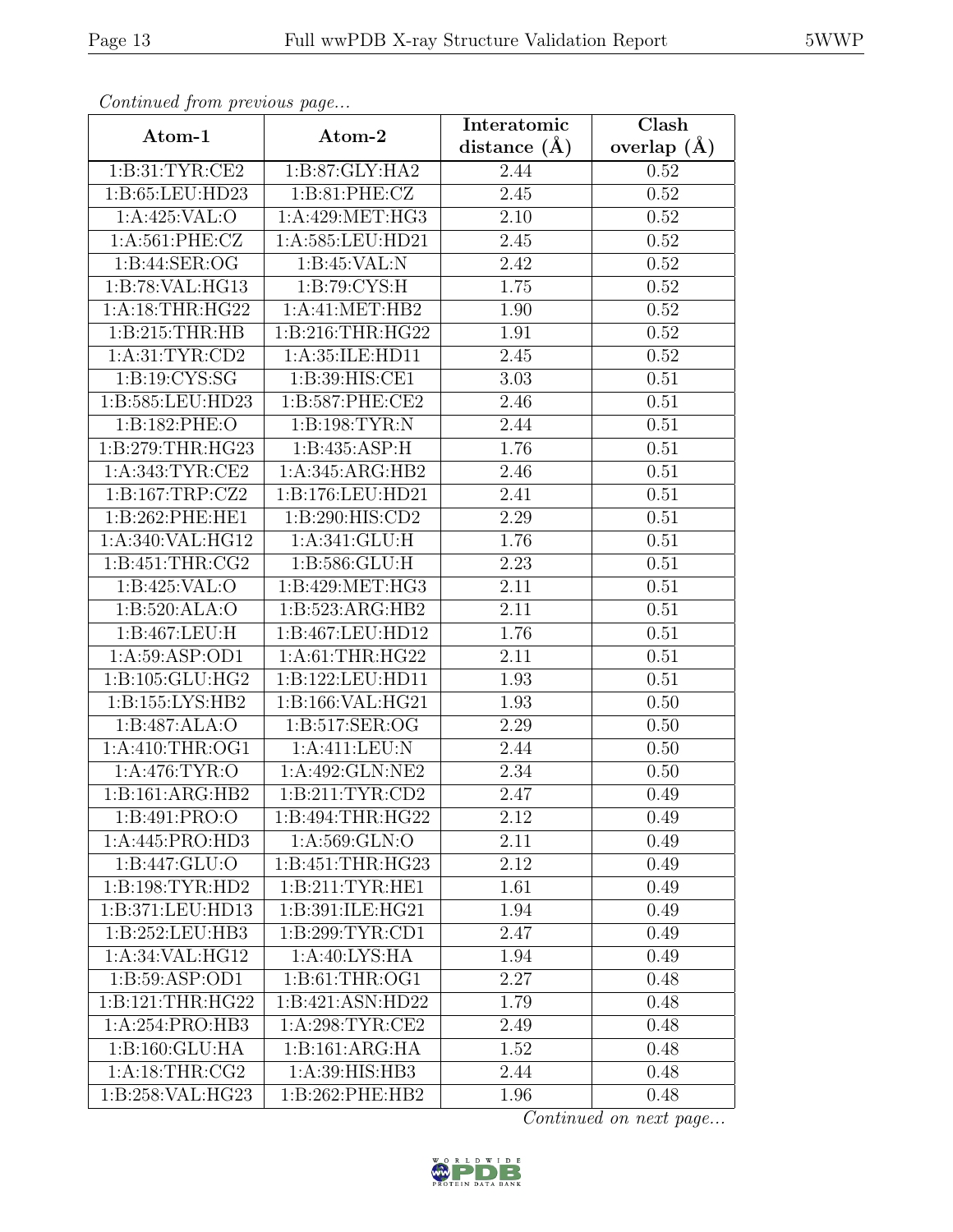| Continuea from previous page |                               | Interatomic       | Clash           |
|------------------------------|-------------------------------|-------------------|-----------------|
| Atom-1                       | Atom-2                        | distance $(\AA)$  | overlap $(\AA)$ |
| 1:B:473:LYS:HG2              | 1:B:582:PHE:CE1               | 2.48              | 0.48            |
| 1:B:376:VAL:HG12             | 1:B:400:GLY:HA3               | 1.95              | 0.47            |
| 1: A:59: ASP:OD1             | 1: A:59: ASP:C                | 2.53              | 0.47            |
| 1:B:55:CYS:SG                | $1: B:75: \overline{HIS:CE1}$ | 3.07              | 0.47            |
| 1:B:185:TYR:HA               | 1:B:193:VAL:O                 | 2.14              | 0.47            |
| 1:B:451:THR:O                | 1:B:455:LEU:HB2               | 2.13              | 0.47            |
| 1:A:304:VAL:HG22             | 1:A:355:TYR:HD1               | 1.79              | 0.47            |
| 1: A:532:THR:N               | 1:A:535:SER:HB3               | 2.29              | 0.47            |
| 1:B:138:LEU:O                | 1:B:142:GLU:HG3               | 2.15              | 0.47            |
| 1: A:250:THR:O               | 1:A:395:HIS:NE2               | 2.32              | 0.47            |
| 1: B:37:THR:CG2              | 1: B:39: HIS:H                | 2.28              | 0.47            |
| 1:A:444:CYS:HB2              | 1:A:449:VAL:HG23              | 1.97              | 0.47            |
| 1:B:35:ILE:HD13              | 1:A:497:LYS:HG2               | 1.96              | 0.47            |
| 1:B:122:LEU:O                | 1:B:126:THR:OG1               | 2.33              | 0.47            |
| 1:B:262:PHE:CE1              | 1:B:290:HIS:NE2               | 2.82              | 0.47            |
| 1:A:444:CYS:HB3              | 1: A:448: ILE: CG1            | 2.44              | 0.47            |
| 1:B:304:VAL:HG22             | 1:B:355:TYR:CD1               | 2.50              | 0.47            |
| 1: B: 16: CYS: SG            | 1: B: 19: CYS: SG             | 3.13              | 0.46            |
| 1:B:245:ARG:NH1              | 1:B:275:SER:OG                | 2.48              | 0.46            |
| 1: B:496: VAL:O              | 1:B:500:ILE:HG22              | 2.15              | 0.46            |
| 1:A:544:VAL:HG23             | 1:A:572:ILE:HG13              | 1.96              | 0.46            |
| 1:B:256:ILE:HA               | 1:B:257:THR:HA                | 1.62              | 0.46            |
| 1:B:280:VAL:HG22             | 1:B:436:ILE:HB                | 1.97              | 0.46            |
| 1: A:5: CYS:C                | 1:A:7:VAL:H                   | 2.18              | 0.46            |
| 1:A:47:PRO:O                 | 1:A:49:VAL:HG22               | 2.15              | 0.46            |
| 1:B:248:LYS:HA               | 1: B:274:TYR:HE1              | 1.80              | 0.46            |
| 1:A:383:ASP:O                | 1:A:387:ILE:HG13              | 2.16              | 0.46            |
| 1:B:258:VAL:CG2              | 1:B:262:PHE:HB2               | 2.45              | 0.46            |
| 1:B:406:PRO:HB3              | 1:B:422:PHE:CE2               | 2.51              | 0.46            |
| 1:A:78:VAL:HG23              | 1: A:79: CYS:H                | 1.81              | 0.46            |
| 1: B:60: VAL: HG12           | 1: B:84: CYS:HB2              | 1.96              | 0.46            |
| 1: B: 72: CYS: HB3           | 1: B:75: HIS:H                | 1.81              | 0.46            |
| 1:B:266:VAL:HG13             | 1: B:298: TYR: CE1            | $2.5\overline{1}$ | 0.46            |
| 1:A:516:ASN:HA               | 1:A:519:ASN:HD22              | 1.81              | 0.46            |
| 1:B:535:SER:OG               | 1:B:535:SER:O                 | 2.33              | 0.46            |
| 1:A:327:ILE:HD12             | 1:A:327:ILE:H                 | 1.80              | 0.46            |
| 1:A:489:ASN:OD1              | 1:A:492:GLN:H <sub>G3</sub>   | 2.15              | 0.46            |
| 1:A:585:LEU:HD22             | 1:A:587:PHE:CE2               | 2.50              | 0.46            |
| 1:A:471:CYS:O                | 1:A:587:PHE:HB3               | 2.16              | 0.45            |
| 1:A:142:GLU:O                | 1:A:144:ALA:N                 | 2.49              | 0.45            |
| 1:B:350:GLU:O                | 1: B: 352: ASN: N             | 2.49              | 0.45            |

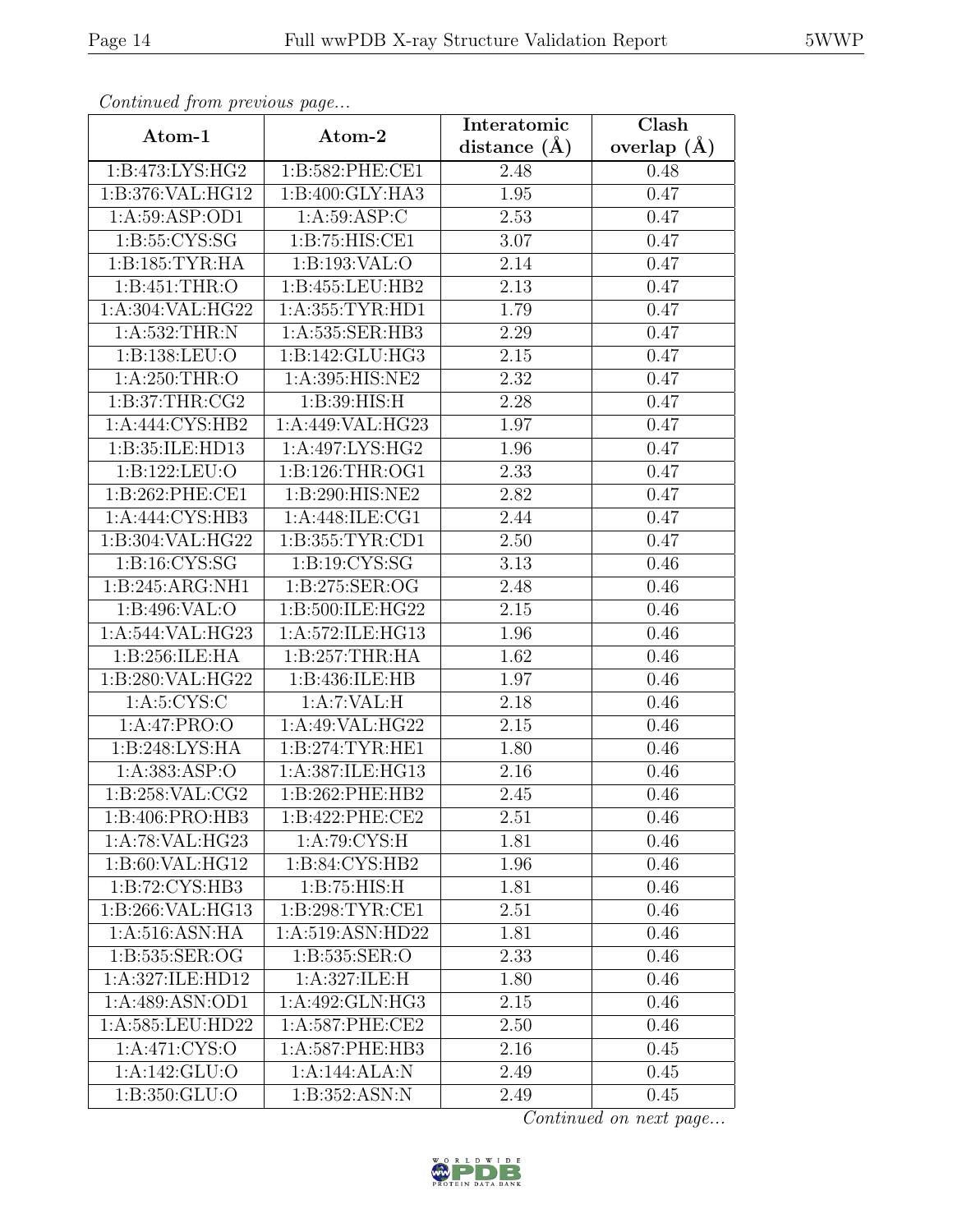| Continua from previous page |                  | Interatomic      | $\overline{\text{Clash}}$ |
|-----------------------------|------------------|------------------|---------------------------|
| Atom-1                      | Atom-2           | distance $(\AA)$ | overlap $(\AA)$           |
| 1:A:47:PRO:O                | 1:A:49:VAL:N     | 2.49             | 0.45                      |
| 1:A:32:ASP:OD1              | 1: A:32: ASP:N   | 2.47             | 0.45                      |
| 1: B:215:THR:HB             | 1: B:216:THR:HA  | 1.97             | 0.45                      |
| 1: B:471: CYS: HA           | 1:B:572:ILE:O    | 2.17             | 0.45                      |
| 1:A:443:ARG:NE              | 1:A:540:GLU:OE1  | 2.49             | 0.45                      |
| 1: A:279:THR:HG22           | 1:A:435:ASP:OD2  | 2.17             | 0.45                      |
| 1:B:563:VAL:O               | 1:B:567:ARG:NE   | 2.49             | 0.45                      |
| 1:B:12:THR:HB               | 1: B:26: CYS:HA  | 1.98             | 0.45                      |
| 1:B:304:VAL:HG12            | 1:B:370:ILE:HB   | 1.98             | 0.45                      |
| 1:B:498:ASN:HA              | 1:B:501:THR:HG22 | 1.98             | 0.45                      |
| 1: A: 55: CYS: SG           | 1:A:75:HIS:HE1   | 2.39             | 0.45                      |
| 1:B:546:PHE:CE2             | 1:B:548:GLN:HB3  | 2.51             | 0.44                      |
| 1:B:376:VAL:HG21            | 1:B:425:VAL:HG11 | 1.99             | 0.44                      |
| 1:B:227:LEU:HD23            | 1:B:227:LEU:HA   | 1.86             | 0.44                      |
| 1:A:16:CYS:SG               | 1:A:19:CYS:SG    | 3.14             | 0.44                      |
| 1:B:175:PRO:HG2             | 1:B:180:TYR:CE1  | 2.52             | 0.44                      |
| 1:A:448:ILE:O               | 1:A:452:VAL:HG22 | 2.18             | 0.44                      |
| 1: B:479: ASN:H             | 1:B:491:PRO:HG2  | 1.82             | 0.44                      |
| 1:B:150:ALA:HB1             | 1:B:168:GLU:HG3  | 2.00             | 0.44                      |
| 1:B:358:SER:OG              | 1: B: 359: THR:O | 2.36             | 0.44                      |
| 1:B:505:ALA:O               | 1:B:507:SER:N    | 2.50             | 0.44                      |
| 1:A:307:THR:HA              | 1:A:358:SER:O    | 2.18             | 0.44                      |
| 1:B:500:ILE:HD11            | 1:B:507:SER:HA   | $2.00\,$         | 0.43                      |
| 1:A:139:ARG:O               | 1:A:139:ARG:HG3  | 2.16             | 0.43                      |
| 1: A:506:TRP:CD1            | 1: A:506:TRP:N   | 2.86             | 0.43                      |
| 1: B:42: VAL: CG2           | 1:B:60:VAL:HG21  | 2.48             | 0.43                      |
| 1: A:8:CYS:SG               | 1: A:26: CYS:SG  | 3.13             | 0.43                      |
| 1:B:323:LYS:HG3             | 1:B:324:TYR:CD1  | 2.52             | 0.43                      |
| 1:B:519:ASN:ND2             | 1:B:530:THR:OG1  | 2.33             | 0.43                      |
| 1:B:71:PHE:CD2              | 1:B:77:PRO:HD3   | 2.54             | 0.43                      |
| 1:B:154:ILE:HD13            | 1:B:154:ILE:HA   | 1.91             | 0.43                      |
| 1:B:384:LEU:HD11            | 1:B:423:ASN:HB3  | 1.99             | 0.43                      |
| 1:B:451:THR:HG22            | 1:B:586:GLU:HG3  | 1.99             | 0.43                      |
| 1:B:200:PHE:HB3             | 1:B:209:VAL:HG21 | 2.01             | 0.43                      |
| 1:B:325:LEU:HD23            | 1:B:325:LEU:HA   | 1.73             | 0.43                      |
| 1: A:255:THR:OG1            | 1: A:256: ILE:N  | 2.51             | 0.43                      |
| 1:B:1:ALA:HA                | 1:B:15:ARG:NH2   | 2.34             | 0.43                      |
| 1:A:108:ARG:CZ              | 1:A:122:LEU:HD22 | 2.49             | 0.43                      |
| 1:A:115:THR:O               | 1:A:412:LEU:HD12 | 2.19             | 0.43                      |
| 1:A:531:GLN:HB3             | 1:A:535:SER:HG   | 1.82             | 0.43                      |
| 1:A:142:GLU:C               | 1:A:144:ALA:H    | 2.23             | 0.42                      |

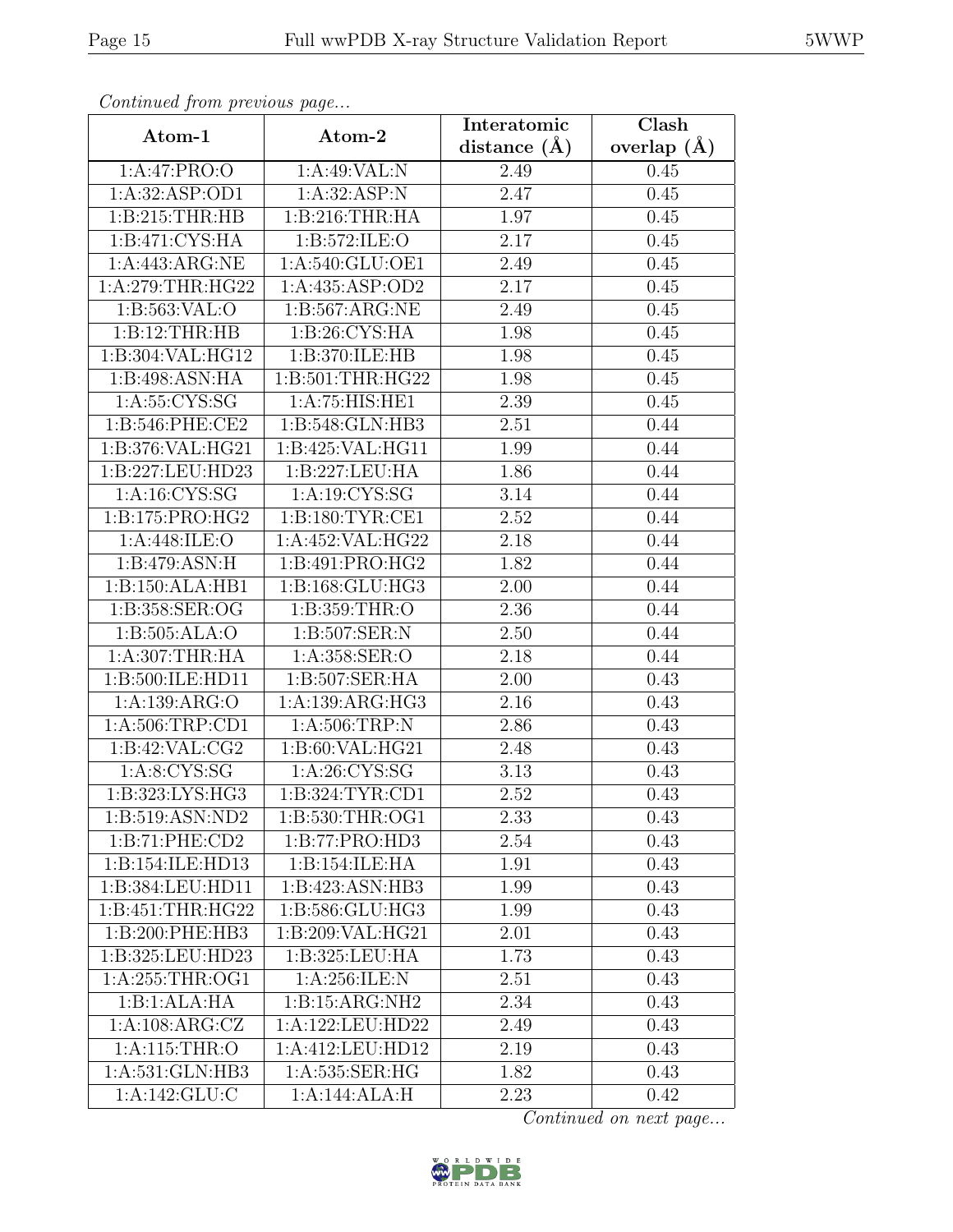| Continuea from previous page |                               | Interatomic    | Clash           |
|------------------------------|-------------------------------|----------------|-----------------|
| Atom-1                       | Atom-2                        | distance $(A)$ | overlap $(\AA)$ |
| 1:A:289:SER:HB3              | 1:A:320:LYS:HG3               | 2.01           | 0.42            |
| 1:A:386:ILE:O                | 1:A:390:ARG:HG3               | 2.20           | 0.42            |
| 1:B:32:ASP:HB2               | 1:B:103:ILE:HG12              | 2.00           | 0.42            |
| 1:A:121:THR:O                | 1:A:125:THR:OG1               | 2.36           | 0.42            |
| 1:A:488:ILE:HG12             | 1:A:517:SER:HB3               | 2.01           | 0.42            |
| 1:B:198:TYR:CD2              | 1:B:211:TYR:HE1               | 2.38           | 0.42            |
| 1:A:453:SER:HB2              | 1:A:461:LEU:HB3               | 2.02           | 0.42            |
| 1: A:63:LEU:HA               | 1: A:71: PHE:O                | 2.20           | 0.42            |
| 1: A:544: VAL: CG2           | 1:A:572:ILE:HG13              | 2.50           | 0.42            |
| 1:A:21:ARG:HD2               | 1:A:21:ARG:HA                 | 1.82           | 0.42            |
| 1:B:94:LYS:HE2               | 1: B:94: LYS: HB3             | 1.88           | 0.42            |
| 1:A:280:VAL:HG22             | 1:A:436:ILE:HB                | 2.02           | 0.42            |
| 1:B:164:LEU:HD23             | 1:B:164:LEU:HA                | 1.85           | 0.42            |
| 1:B:548:GLN:NE2              | 1:B:576:MET:SD                | 2.93           | 0.42            |
| 1: A:37:THR:O                | 1: A:39:HIS:N                 | 2.53           | 0.42            |
| 1:A:444:CYS:HB3              | 1:A:448:ILE:HD11              | 2.02           | 0.42            |
| 1:A:105:GLU:OE1              | 1: A:126:THR:HG22             | 2.20           | 0.41            |
| 1: B:271: LYS:C              | 1:B:273:GLY:H                 | 2.23           | 0.41            |
| 1:B:453:SER:HA               | 1:B:457:TYR:HB2               | 2.02           | 0.41            |
| 1:A:78:VAL:HG23              | 1: A:79: CYS:N                | 2.35           | 0.41            |
| 1:B:1:ALA:HA                 | 1:B:15:ARG:HH21               | 1.85           | 0.41            |
| 1:B:158:VAL:HG23             | 1:B:162:GLN:HB2               | 2.02           | 0.41            |
| 1:B:350:GLU:C                | 1:B:352:ASN:H                 | 2.24           | 0.41            |
| 1:B:423:ASN:HB2              | 1:B:425:VAL:H                 | 1.84           | 0.41            |
| 1: A:18:THR:OG1              | 1:A:39:HIS:CG                 | 2.73           | 0.41            |
| 1:A:143:GLU:OE1              | 1:A:231:SER:N                 | 2.53           | 0.41            |
| 1:A:240:ILE:HG21             | 1:A:240:ILE:HD13              | 1.74           | 0.41            |
| 1:B:446:LYS:HA               | 1:B:449:VAL:HG12              | 2.03           | 0.41            |
| 1:A:318:CYS:HB3              | 1:A:346:PHE:CE2               | 2.55           | 0.41            |
| 1:B:272:SER:HA               | 1:B:278:VAL:HG21              | 2.01           | 0.41            |
| 1:B:548:GLN:OE1              | 1: B: 577: THR: HG22          | 2.21           | 0.41            |
| 1:A:581:LEU:HD12             | $1: A:581:LEU: \overline{HA}$ | 1.86           | 0.41            |
| 1: A:289: SER: O             | 1:A:293:ILE:HG12              | 2.21           | 0.41            |
| 1:B:92:LEU:HD23              | 1:B:92:LEU:HA                 | 1.71           | 0.41            |
| 1:A:384:LEU:HD11             | 1:A:423:ASN:HB3               | 2.03           | 0.41            |
| 1:A:428:LEU:HD23             | 1:A:428:LEU:HA                | 1.90           | 0.41            |
| 1: B:544: VAL: CG2           | 1:B:568:ALA:HB2               | 2.51           | 0.40            |
| 1:B:446:LYS:HA               | 1:B:449:VAL:CG1               | 2.51           | 0.40            |
| 1:B:449:VAL:HG11             | 1:B:463:ALA:HB2               | 2.03           | 0.40            |
| 1:A:26:CYS:HB2               | 1:A:97:CYS:HB3                | 2.03           | 0.40            |
| 1: A:31: TYR: CE1            | 1:A:35:ILE:HG12               | 2.55           | 0.40            |

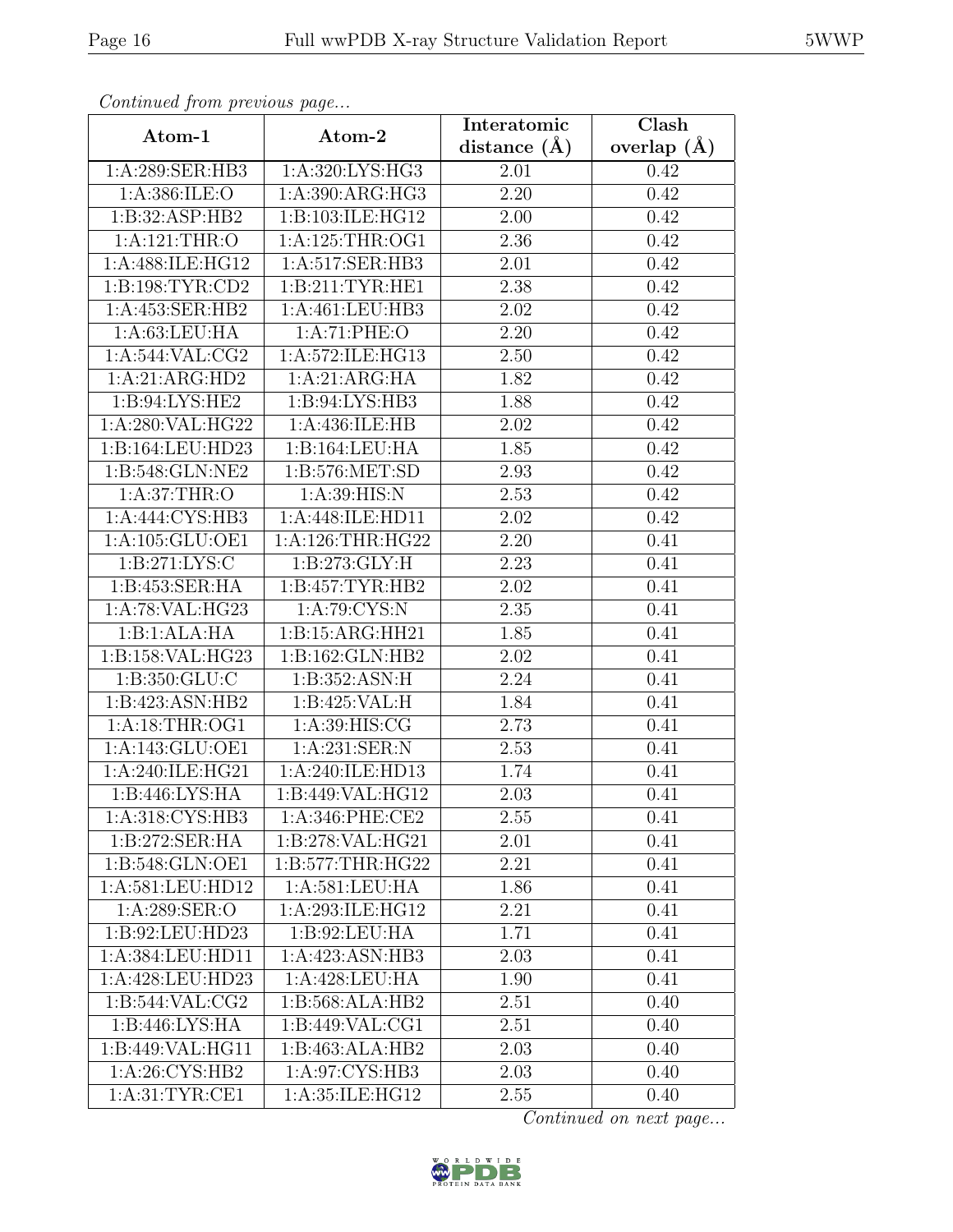| $\rm{Atom-1}$       | Atom-2               | Interatomic<br>distance $(\AA)$ | Clash<br>overlap $(\AA)$ |
|---------------------|----------------------|---------------------------------|--------------------------|
| 1:A:340:VAL:HG12    | 1: A:341: GLU: N     | 2.36                            | 0.40                     |
| $1: A:561:$ PHE:CE2 | 1: A: 565: ILE: HD11 | 2.57                            | 0.40                     |
| 1: B:326: ASN:O     | 1:B:328:ALA:N        | 2.54                            | 0.40                     |
| 1: A:409: ARG:NH2   | 1:A:422:PHE:O        | 2.55                            | 0.40                     |

All (1) symmetry-related close contacts are listed below. The label for Atom-2 includes the symmetry operator and encoded unit-cell translations to be applied.

| Atom-1 | Atom-2                                        |      | Clash<br>overlap $(A)$ |
|--------|-----------------------------------------------|------|------------------------|
|        | $1:B:79:CYS:CB \mid 1:A:79:CYS:SG[8]$<br>4451 | . 40 | ).80                   |

## 5.3 Torsion angles (i)

#### 5.3.1 Protein backbone ①

In the following table, the Percentiles column shows the percent Ramachandran outliers of the chain as a percentile score with respect to all X-ray entries followed by that with respect to entries of similar resolution.

The Analysed column shows the number of residues for which the backbone conformation was analysed, and the total number of residues.

| Mol | ${\bf Chain}$ | Analysed           | Favoured   Allowed   Outliers   Percentiles |           |           |         |
|-----|---------------|--------------------|---------------------------------------------|-----------|-----------|---------|
|     |               | $511/600$ $(85\%)$ | $458(90\%)$                                 | $48(9\%)$ | $5(1\%)$  | 15 53   |
|     |               | $587/600 (98\%)$   | $532(91\%)$                                 | 50 (8%)   | $5(1\%)$  | $17$ 55 |
| All | All           | $1098/1200(92\%)$  | $990 (90\%)$                                | 98 (9%)   | $10(1\%)$ | 17 55   |

All (10) Ramachandran outliers are listed below:

| Mol | Chain | Res | <b>Type</b> |
|-----|-------|-----|-------------|
| 1   | В     | 504 | <b>PRO</b>  |
| 1   | B     | 215 | <b>THR</b>  |
| 1   | В     | 123 | ALA         |
| 1   | B     | 351 | <b>THR</b>  |
| 1   | B     | 506 | TRP         |
| 1   | А     | 45  | <b>VAL</b>  |
| 1   | А     | 126 | <b>THR</b>  |
|     |       | 406 | <b>PRO</b>  |
|     |       | 38  | <b>PRO</b>  |

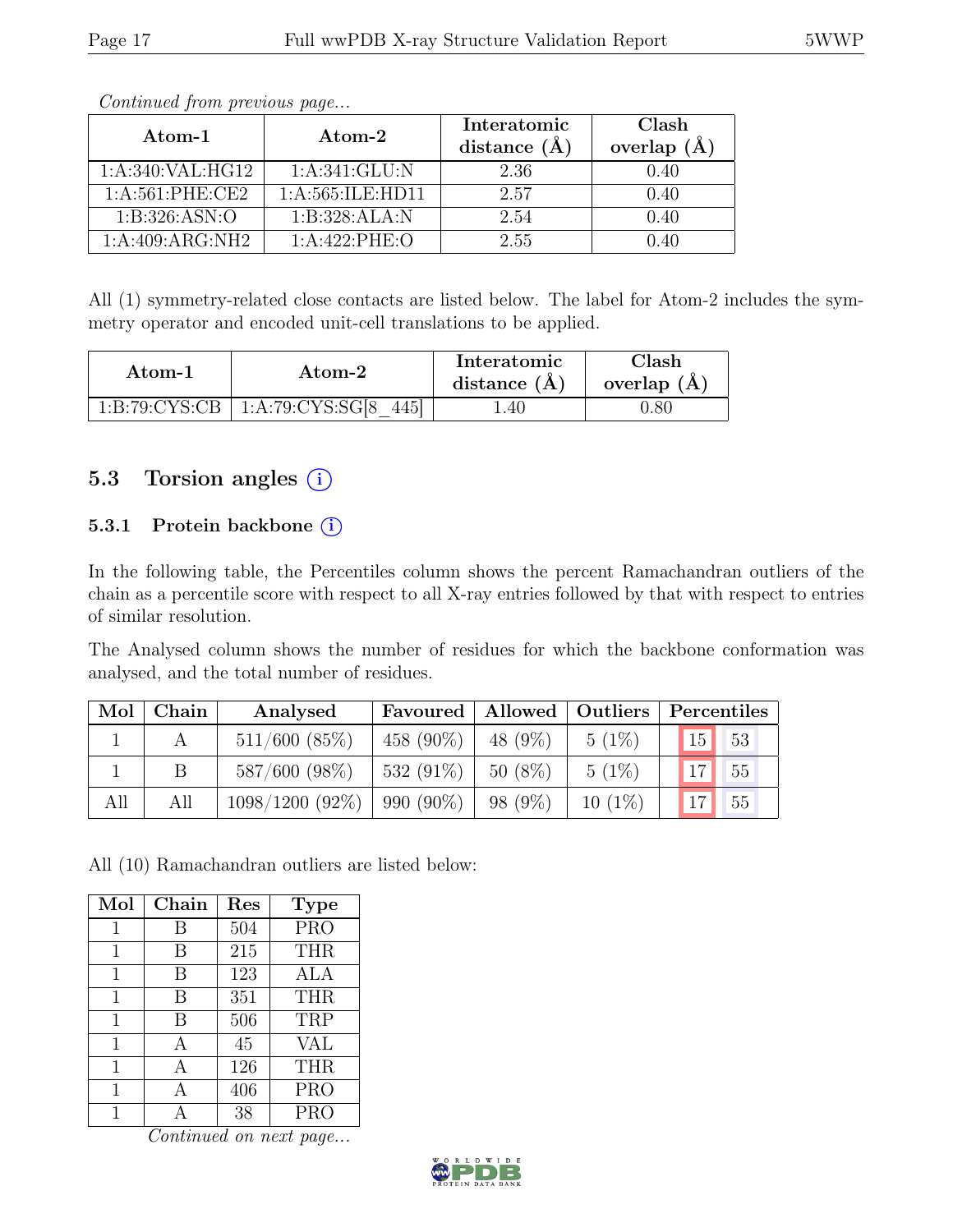Continued from previous page...

| $\overline{\text{Chain}}$   Res | 'De |
|---------------------------------|-----|
|                                 |     |

#### 5.3.2 Protein sidechains (i)

In the following table, the Percentiles column shows the percent sidechain outliers of the chain as a percentile score with respect to all X-ray entries followed by that with respect to entries of similar resolution.

The Analysed column shows the number of residues for which the sidechain conformation was analysed, and the total number of residues.

| Mol | Chain | Analysed         |              | Rotameric   Outliers |                  | Percentiles |  |  |
|-----|-------|------------------|--------------|----------------------|------------------|-------------|--|--|
|     |       | $443/521$ (85%)  | 426 $(96\%)$ | 17 $(4%)$            | 33               | 69          |  |  |
|     |       | $512/521$ (98%)  | 497 (97\%)   | 15(3%)               | 42               | 76          |  |  |
| All | All   | $955/1042(92\%)$ | 923 (97%)    | 32(3%)               | 137 <sub>h</sub> | 72          |  |  |

All (32) residues with a non-rotameric sidechain are listed below:

| Mol            | Chain                   | Res              | <b>Type</b>             |
|----------------|-------------------------|------------------|-------------------------|
| $\overline{1}$ | $\overline{\mathrm{B}}$ | $\overline{37}$  | <b>THR</b>              |
| $\overline{1}$ | $\overline{\mathbf{B}}$ | $\overline{72}$  | $\overline{\text{CYS}}$ |
| $\overline{1}$ | $\overline{\mathrm{B}}$ | 79               | $\overline{\text{CYS}}$ |
| $\overline{1}$ | $\overline{\mathrm{B}}$ | $\overline{97}$  | <b>CYS</b>              |
| $\overline{1}$ | $\overline{\mathrm{B}}$ | $\overline{126}$ | <b>THR</b>              |
| $\overline{1}$ | $\overline{\text{B}}$   | 148              | <b>SER</b>              |
| $\overline{1}$ | $\, {\bf B}$            | 203              | ILE                     |
| $\overline{1}$ | $\overline{\mathbf{B}}$ | 227              | LEU                     |
| $\overline{1}$ | $\overline{B}$          | 303              | $\rm{ARG}$              |
| $\overline{1}$ | $\overline{\mathbf{B}}$ | 359              | <b>THR</b>              |
| $\overline{1}$ | $\overline{\mathbf{B}}$ | 366              | <b>THR</b>              |
| $\overline{1}$ | $\, {\bf B}$            | 377              | <b>SER</b>              |
| $\overline{1}$ | $\overline{\mathbf{B}}$ | 476              | $\overline{\text{TYR}}$ |
| $\overline{1}$ | $\overline{\mathbf{B}}$ | 524              | <b>SER</b>              |
| $\overline{1}$ | $\overline{\mathrm{B}}$ | $\overline{592}$ | PHE                     |
| $\overline{1}$ | $\overline{A}$          | $\overline{2}$   | <b>VAL</b>              |
| $\mathbf{1}$   | $\overline{A}$          | 6                | <b>VAL</b>              |
| $\overline{1}$ | $\overline{A}$          | 18               | <b>THR</b>              |
| $\overline{1}$ | $\overline{A}$          | 35               | ILE                     |
| $\overline{1}$ | $\overline{A}$          | 50               | $\overline{\text{CYS}}$ |
| $\overline{1}$ | $\overline{A}$          | $55\,$           | <b>CYS</b>              |
| $\overline{1}$ | $\overline{\rm A}$      | 102              | SER                     |

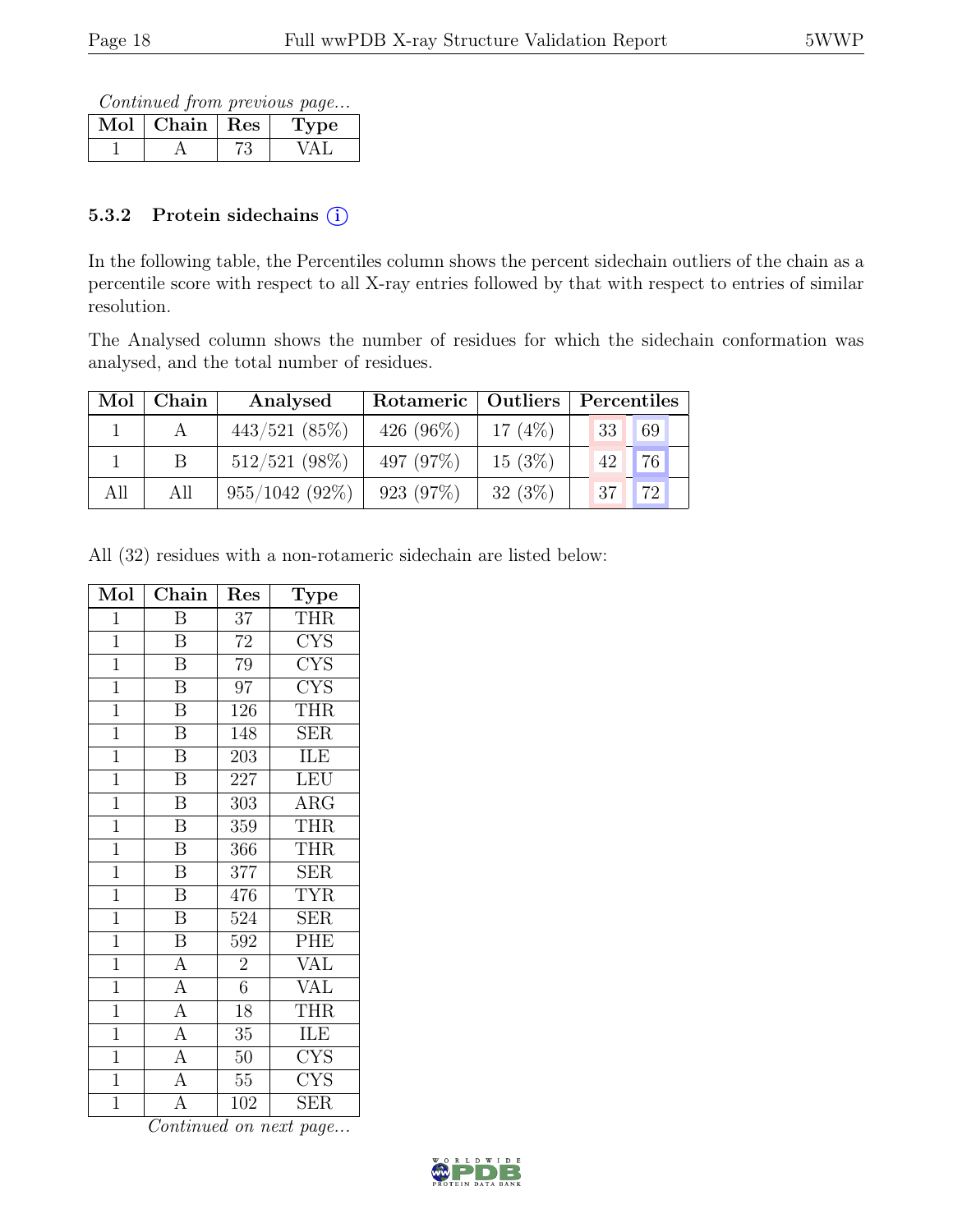| Mol          | Chain | Res | Type       |
|--------------|-------|-----|------------|
| 1            | А     | 125 | <b>THR</b> |
| $\mathbf{1}$ | А     | 126 | <b>THR</b> |
| $\mathbf{1}$ | А     | 241 | <b>VAL</b> |
| $\mathbf{1}$ | A     | 275 | <b>SER</b> |
| 1            | A     | 278 | <b>VAL</b> |
| $\mathbf{1}$ | A     | 342 | <b>CYS</b> |
| $\mathbf{1}$ | A     | 358 | <b>SER</b> |
| 1            | A     | 376 | <b>VAL</b> |
| $\mathbf 1$  | A     | 377 | <b>SER</b> |
| 1            | Δ     | 592 | <b>PHE</b> |

Sometimes sidechains can be flipped to improve hydrogen bonding and reduce clashes. All (1) such sidechains are listed below:

| Mol | Chain   Res | Type |
|-----|-------------|------|
|     |             |      |

#### 5.3.3 RNA  $(i)$

There are no RNA molecules in this entry.

#### 5.4 Non-standard residues in protein, DNA, RNA chains (i)

There are no non-standard protein/DNA/RNA residues in this entry.

#### 5.5 Carbohydrates  $(i)$

There are no monosaccharides in this entry.

#### 5.6 Ligand geometry  $(i)$

Of 11 ligands modelled in this entry, 6 are monoatomic - leaving 5 for Mogul analysis.

In the following table, the Counts columns list the number of bonds (or angles) for which Mogul statistics could be retrieved, the number of bonds (or angles) that are observed in the model and the number of bonds (or angles) that are defined in the Chemical Component Dictionary. The Link column lists molecule types, if any, to which the group is linked. The Z score for a bond length (or angle) is the number of standard deviations the observed value is removed from the expected value. A bond length (or angle) with  $|Z| > 2$  is considered an outlier worth inspection. RMSZ is the root-mean-square of all Z scores of the bond lengths (or angles).

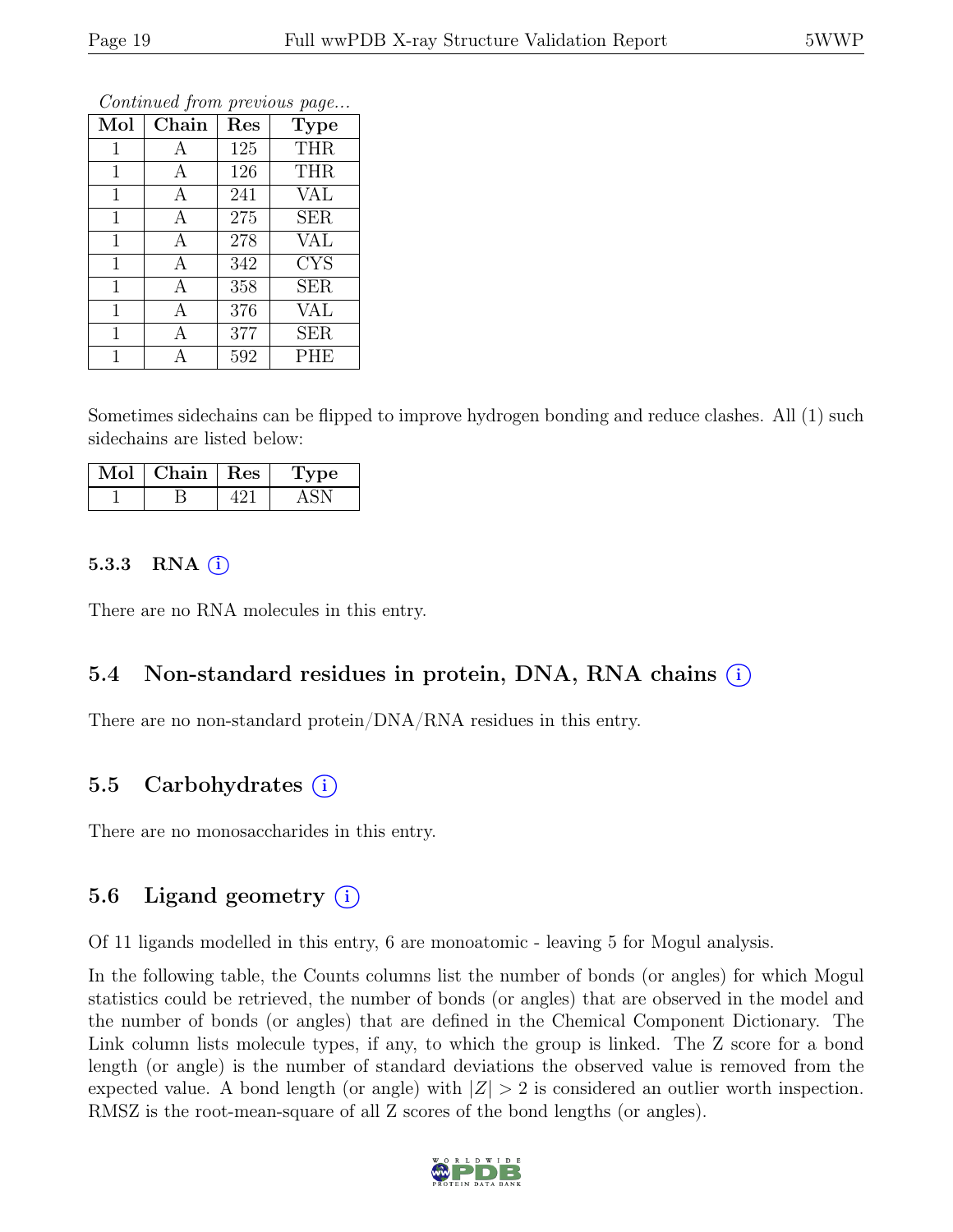| Mol |                 | Chain          | Res | Link                         |        | Bond lengths |         |        | Bond angles |             |
|-----|-----------------|----------------|-----|------------------------------|--------|--------------|---------|--------|-------------|-------------|
|     | <b>Type</b>     |                |     |                              | Counts | <b>RMSZ</b>  | Z   > 2 | Counts | <b>RMSZ</b> | # $ Z  > 2$ |
| 3   | SO <sub>4</sub> |                | 607 | $\overline{\phantom{a}}$     | 4,4,4  | 0.29         |         | 6,6,6  | 0.21        |             |
| 3   | SO <sub>4</sub> | A              | 605 | $\qquad \qquad \blacksquare$ | 4.4.4  | 0.16         |         | 6,6,6  | 0.19        |             |
| 3   | SO <sub>4</sub> | $\overline{A}$ | 606 | $\overline{\phantom{0}}$     | 4.4.4  | 0.15         |         | 6,6,6  | 0.19        |             |
| 3   | SO <sub>4</sub> |                | 604 | $\qquad \qquad \blacksquare$ | 4.4.4  | 0.20         |         | 6,6,6  | 0.30        |             |
| 3   | SO <sub>4</sub> | Β              | 604 | $\overline{\phantom{a}}$     | 4,4,4  | 0.15         |         | 6,6,6  | 0.22        |             |

There are no bond length outliers.

There are no bond angle outliers.

There are no chirality outliers.

There are no torsion outliers.

There are no ring outliers.

2 monomers are involved in 2 short contacts:

|  |  | Mol   Chain   Res   Type   Clashes   Symm-Clashes |
|--|--|---------------------------------------------------|
|  |  |                                                   |
|  |  |                                                   |

## 5.7 Other polymers (i)

There are no such residues in this entry.

#### 5.8 Polymer linkage issues (i)

There are no chain breaks in this entry.

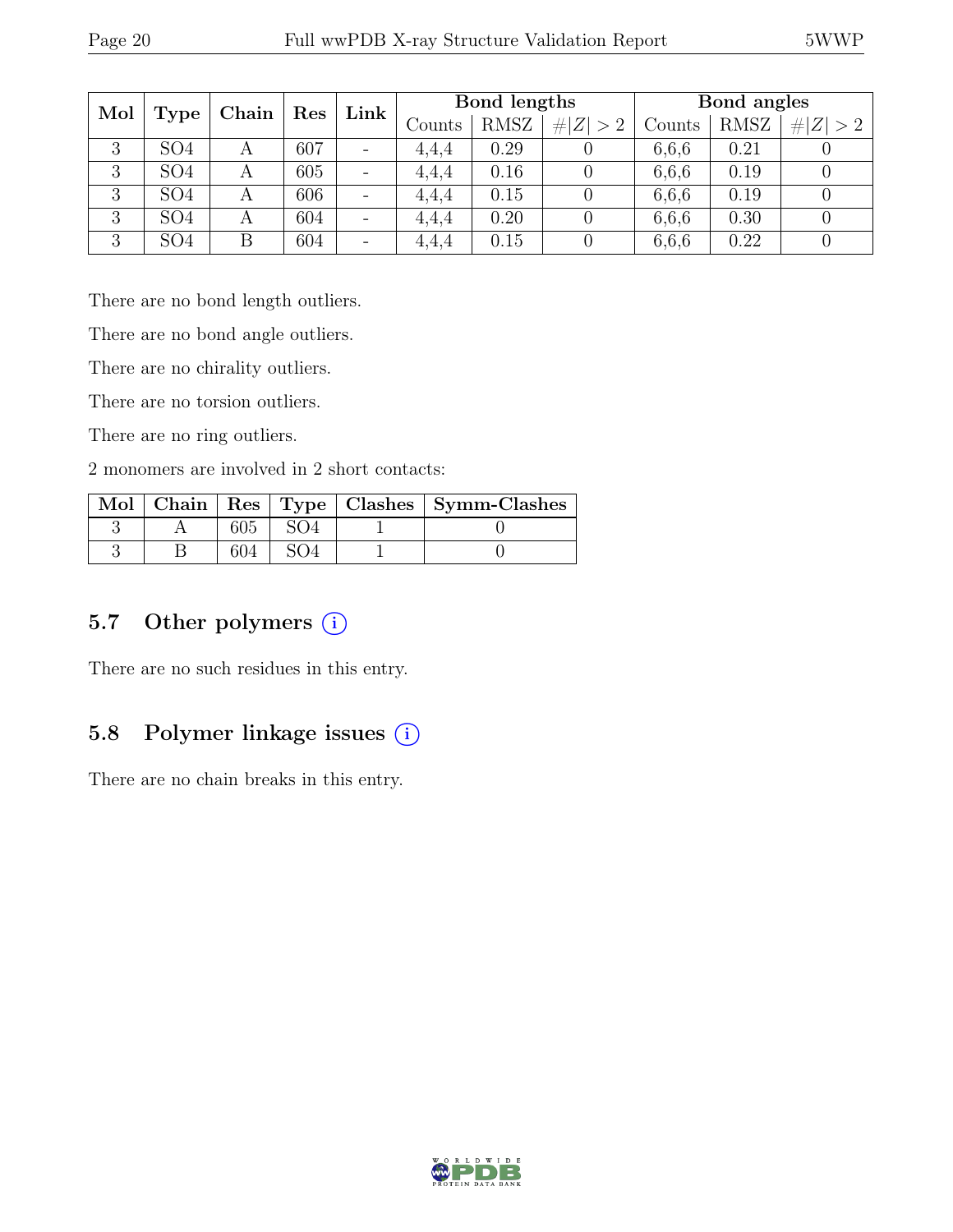# 6 Fit of model and data  $(i)$

## 6.1 Protein, DNA and RNA chains  $(i)$

In the following table, the column labelled ' $\#\text{RSRZ}>2$ ' contains the number (and percentage) of RSRZ outliers, followed by percent RSRZ outliers for the chain as percentile scores relative to all X-ray entries and entries of similar resolution. The OWAB column contains the minimum, median,  $95<sup>th</sup>$  percentile and maximum values of the occupancy-weighted average B-factor per residue. The column labelled 'Q< 0.9' lists the number of (and percentage) of residues with an average occupancy less than 0.9.

|     | Mol   Chain | Analysed         | ${ <\hspace{-1.5pt}{\mathrm{RSRZ}} \hspace{-1.5pt}>}$ | # $RSRZ>2$                     | $OWAB(A^2)$      | $\mathrm{Q}{<}0.9$ |
|-----|-------------|------------------|-------------------------------------------------------|--------------------------------|------------------|--------------------|
|     |             | 515/600(85%)     | $-0.20$                                               | $5(0\%)$ 82<br>59              | 33, 54, 87, 140  |                    |
|     |             | $591/600 (98\%)$ | $-0.04$                                               | $12(2\%)$<br>36<br>65          | 39, 74, 113, 133 |                    |
| All | All         | 1106/1200 (92%)  | $-0.11$                                               | $17(1\%)$<br>$\sqrt{73}$<br>46 | 33, 62, 109, 140 |                    |

All (17) RSRZ outliers are listed below:

| Mol            | Chain            | Res | <b>Type</b> | <b>RSRZ</b> |
|----------------|------------------|-----|-------------|-------------|
| $\mathbf{1}$   | Β                | 550 | <b>ALA</b>  | 5.1         |
| $\mathbf{1}$   | $\mathbf B$      | 485 | <b>SER</b>  | 3.9         |
| $\mathbf{1}$   | $\overline{A}$   | 341 | GLU         | 3.3         |
| $\mathbf{1}$   | B                | 338 | ALA         | 3.2         |
| $\mathbf{1}$   | $\mathbf{A}$     | 340 | VAL         | 3.2         |
| $\mathbf{1}$   | $\mathbf{A}$     | 339 | $\rm{ARG}$  | 2.9         |
| $\mathbf{1}$   | $\mathbf{A}$     | 39  | <b>HIS</b>  | 2.5         |
| $\mathbf{1}$   | $\boldsymbol{B}$ | 224 | ILE         | 2.5         |
| $\mathbf{1}$   | $\mathbf{A}$     | 38  | <b>PRO</b>  | 2.5         |
| $\mathbf{1}$   | B                | 331 | SER         | 2.5         |
| $\mathbf 1$    | B                | 345 | $\rm{ARG}$  | 2.4         |
| $\overline{1}$ | B                | 336 | <b>ALA</b>  | 2.3         |
| $\mathbf{1}$   | $\boldsymbol{B}$ | 170 | GLY         | 2.3         |
| $\mathbf{1}$   | B                | 335 | <b>PRO</b>  | 2.2         |
| $\mathbf{1}$   | B                | 593 | THR         | 2.2         |
| $\mathbf 1$    | B                | 483 | ASP         | 2.1         |
| $\mathbf{1}$   | В                | 475 | LEU         | 2.1         |

## 6.2 Non-standard residues in protein, DNA, RNA chains  $(i)$

There are no non-standard protein/DNA/RNA residues in this entry.